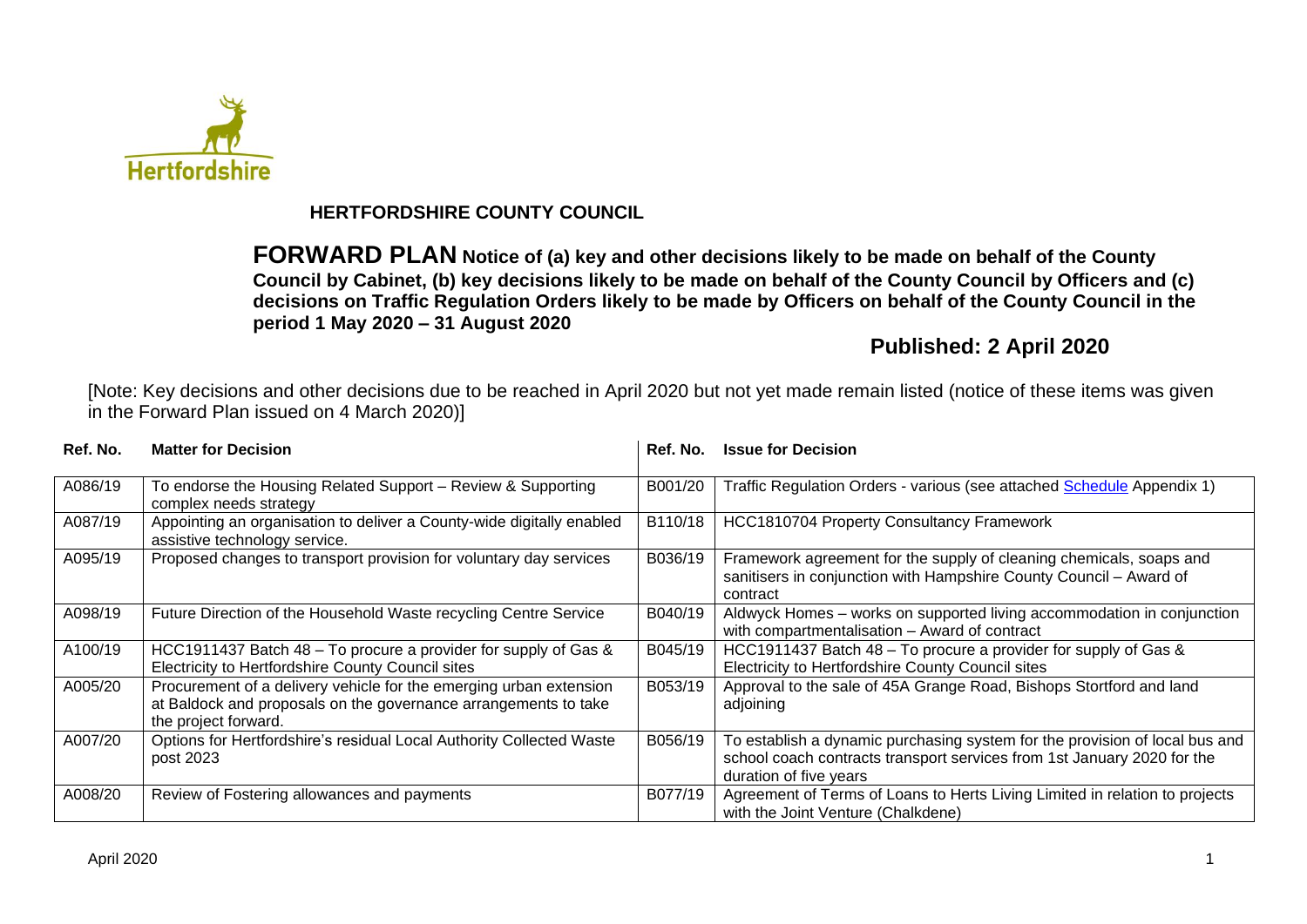| A015/20 | Whether to agree to the statutory proposals in respect of the proposal<br>to expand the following special schools: additional school places,<br>Stevenage, by 16 places; Lakeside, Welwyn Garden City, by 8<br>places; and Woodfield, Hemel Hempstead, by 32 places, taking into<br>consideration the outcome of statutory notice period. | B088/19              | The Supply of First Aid kits, Equipment & consumables                                                                                                                                                              |
|---------|-------------------------------------------------------------------------------------------------------------------------------------------------------------------------------------------------------------------------------------------------------------------------------------------------------------------------------------------|----------------------|--------------------------------------------------------------------------------------------------------------------------------------------------------------------------------------------------------------------|
| A009/20 | Outturn Finance Budget Monitor                                                                                                                                                                                                                                                                                                            | B089/19              | The Supply of Office books and Pads                                                                                                                                                                                |
| A010/20 | Approve the Outline Business Case for phase 2 of the<br>Accommodation Strategy (Future Workplaces)                                                                                                                                                                                                                                        | B092/19              | HCC1911768 Bishops Stortford South - New 6 Form Entry Secondary<br>School                                                                                                                                          |
| A011/20 | The arrangement for the Highway Locality Budget scheme for the<br>2021 Election year                                                                                                                                                                                                                                                      | B093/19              | Procurement and award of contract to extend superfast fibre broadband to<br>the last % of rural business areas in Hertfordshire in line with DEFRA<br>funding provision                                            |
| A012/20 | Approval to undertake second pre-submission publication of the<br>Minerals Local Plan in line with regulations; and approval for<br>subsequent submission of the document to the Secretary for State for<br>independent examination                                                                                                       | B106/19              | HCC1911842 - Little Furze - Consultant for the delivery of Little Furze<br>Nursing Home (Former Little Furze Primary School, Oxhey                                                                                 |
| A013/20 | Approval to undertake a public consultation in line with regulations on<br>the Draft Waste Local Plan                                                                                                                                                                                                                                     | B108/19              | The Supply of Branded & Generic Washroom Paper Disposables and<br><b>Dispensers</b>                                                                                                                                |
| A014/20 | Adoption of revised Minerals & Waste Development scheme                                                                                                                                                                                                                                                                                   | B110/19              | Supply of Educational Furniture, Desking & Seating                                                                                                                                                                 |
| A016/20 | To agree the recommendations as set out in The Air Quality Plan<br>for Broxbourne (Broxbourne Local No2 Plan - Outline Business<br>Case)                                                                                                                                                                                                  | B <sub>122</sub> /19 | The supply of Disposable Gloves & Personal Protective Equipment (PPE)                                                                                                                                              |
|         |                                                                                                                                                                                                                                                                                                                                           | B125/19              | Provision of a Four bed Residential Unit for Children and Young People at<br>Wilbury Road, Letchworth                                                                                                              |
|         |                                                                                                                                                                                                                                                                                                                                           | B127/19              | Children's Contact Centres procurement for Hertfordshire; to provide<br>supervised contact for Children & Young People via the four Hertfordshire<br><b>Contact Centres</b>                                        |
|         |                                                                                                                                                                                                                                                                                                                                           | B005/20              | To appoint an implementation partner, able to undertake the technical<br>implementation of separately agreed HR modules within Hertfordshire<br>County Council's ERP (Enterprise Resource Planning) platform (SAP) |
|         |                                                                                                                                                                                                                                                                                                                                           | B010/20              | HCC2011979<br>The Collett School - Replacement of existing cabins with new 6 bay<br>modular building                                                                                                               |
|         |                                                                                                                                                                                                                                                                                                                                           | B011/20              | HCC2011980<br>Breakspeare School - Replacement of existing leased temporary building<br>with new 14 bay modular building                                                                                           |
|         |                                                                                                                                                                                                                                                                                                                                           | B012/20              | HCC2011982<br>Woodfield School, Replacement of existing temporary building with new 16<br>bay modular building.                                                                                                    |
|         |                                                                                                                                                                                                                                                                                                                                           | B013/20              | HCC2011983<br>Lakeside School - Demolition of existing 3 detached timber buildings to<br>replace with new 3 classroom rendered modular building                                                                    |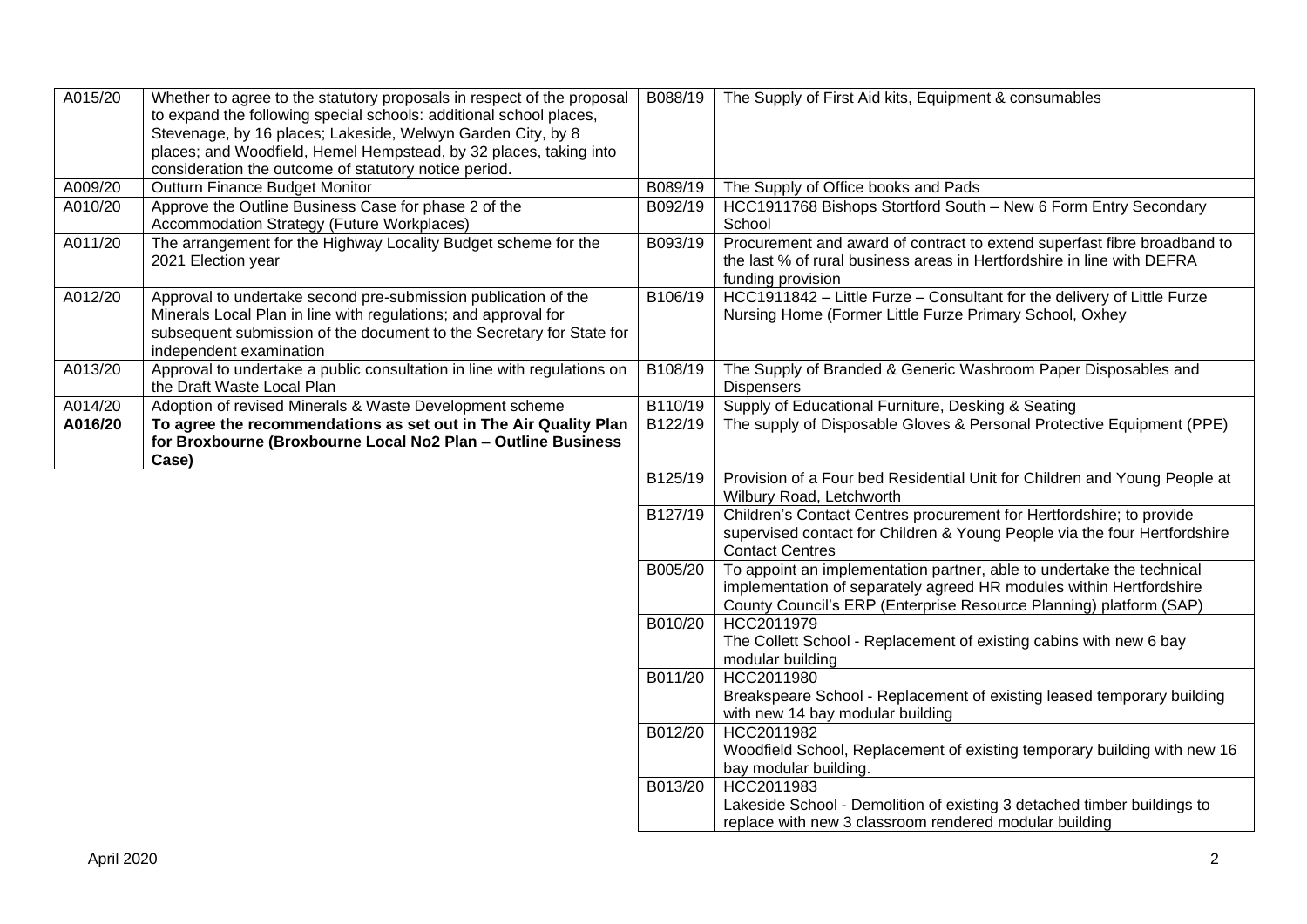| B014/20 | HCC2011984                                                                   |
|---------|------------------------------------------------------------------------------|
|         | Greenside School, Stevenage                                                  |
|         | Installation of new modular building, Dining room and reception area         |
|         | extension works                                                              |
| B015/20 | HCC2011963 - Parkside Community Primary School - Roofing Works               |
| B016/20 | HCC1911768 - The Bishops Stortford High School - Stage 2 Design (pre-        |
|         | construction)                                                                |
| B017/20 | HCC2011967 - The Bishops Stortford High School - Design & Build              |
|         | <b>Contract Early Works</b>                                                  |
| B018/20 | HCC2011970 - Bishops Stortford North Secondary - Design & Build              |
|         | Contract in respect of new build works                                       |
| B021/20 | To negotiate an extension of the existing contract between Hertfordshire     |
|         | County Council (HCC) and Herts for Learning (HfL) for the provision of HfL   |
|         | services and support to HCC                                                  |
| B022/20 | Award of contract for the provision of Children & Young People's Healthy     |
|         | <b>Weight Service</b>                                                        |
| B023/20 | To approve the Staff Travel Action Plan for Apsley Office                    |
| B024/20 | Award of various school transport and local bus contracts (services starting |
|         | September 2020)                                                              |
| B025/20 | HCC2012049 Provision of a Hybrid Mail Solution to deliver postal goods       |
|         | and services: Award of contract                                              |
| B026/20 | HCC2012044 Maintenance term contract for the provision of repairs,           |
|         | planned maintenance and minor works of buildings: Award of contract          |
| B027/20 | HCC2012045 Maintenance term contract for the provision of repairs,           |
|         | planned maintenance and minor works - Mechanical & Electrical: Award of      |
|         | contract                                                                     |
| B028/20 | HCC2012050 The Priory school, temporary boiler and plant room                |
|         | upgrade: Award of contract                                                   |
| B029/20 | Whether to agree to the statutory proposals in respect of the proposal to    |
|         | expand the following special schools: Greenside, Stevenage, by 16 places;    |
|         | Lakeside, Welwyn Garden City, by 8 places; and Woodfield, Hemel              |
|         | Hempstead, by 32 places, taking into consideration the outcome of statutory  |
|         | notice period.                                                               |
| B030/20 | Awarding an IT End User Support Contract (Helpdesk/Hardware                  |
|         | provision)                                                                   |
| B031/20 | <b>Awarding a Technology Infrastructure Support Contract</b>                 |
| B032/20 | Awarding an SAP (enterprise resource planning platform) support              |
|         | contract                                                                     |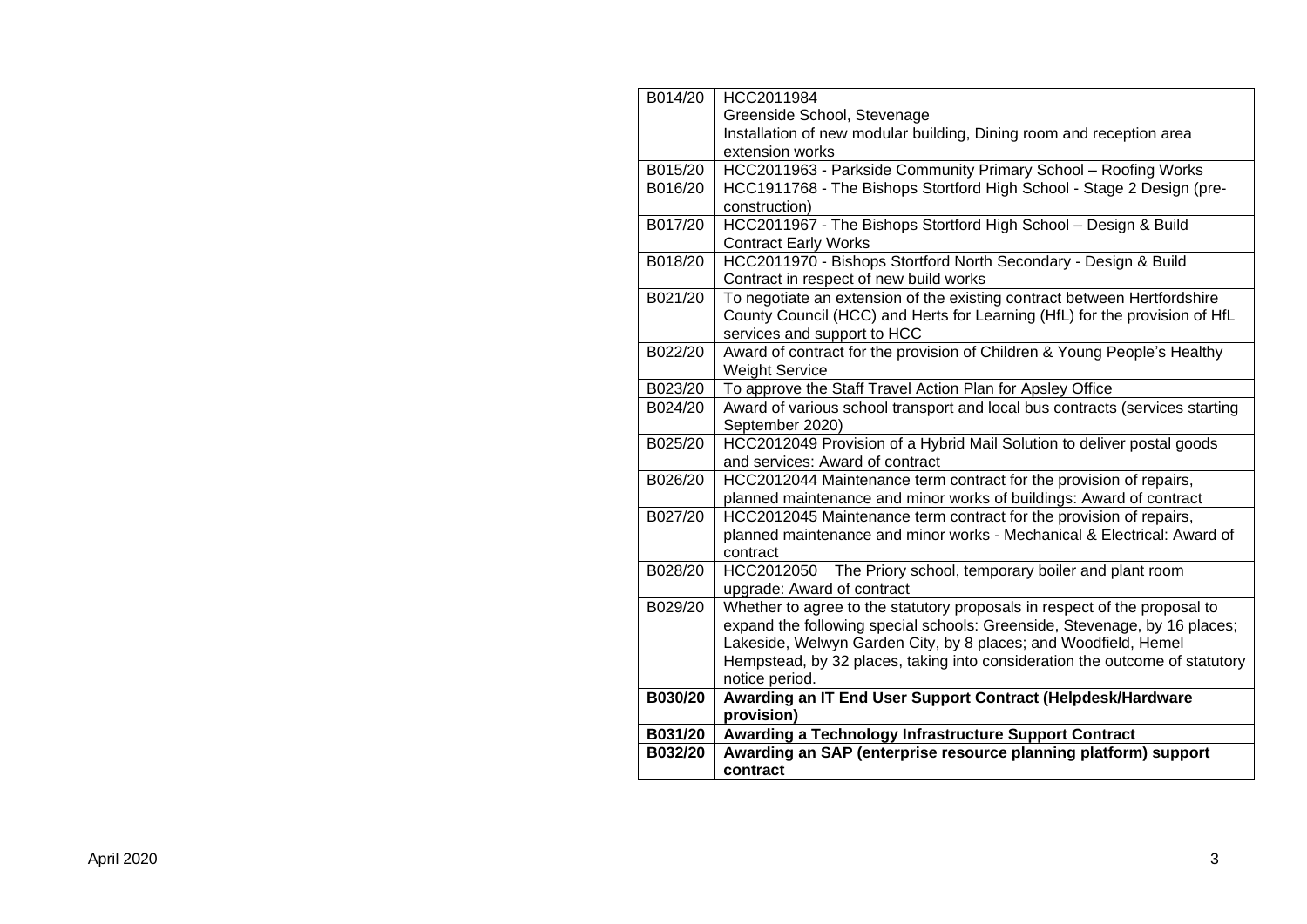| Ref. No. | <b>Matter for Decision</b>                                                                                   | Date<br>decision to<br>be made | <b>Cabinet Panels to be</b><br>consulted | <b>Officer contact for</b><br>this matter | Documents to be<br>considered****                       | <b>Exempt from the</b><br><b>Council's Call-In</b><br>Procedures <sup>#</sup><br>Yes / No |
|----------|--------------------------------------------------------------------------------------------------------------|--------------------------------|------------------------------------------|-------------------------------------------|---------------------------------------------------------|-------------------------------------------------------------------------------------------|
| A086/19  | To endorse the Housing<br>Related Support - Review &<br>Supporting complex needs<br>strategy                 | 18/05/2020                     | <b>Special Cabinet Panel</b>             | Helen Maneuf<br>01438 845502              | Report of the Director of Adult<br><b>Care Services</b> | No                                                                                        |
| A087/19  | Appointing an organisation to<br>deliver a County-wide digitally<br>enabled assistive technology<br>service. | 18/05/2020                     | <b>Special Cabinet Panel</b>             | Helen Maneuf<br>01438 845502              | Report of the Director of Adult<br><b>Care Services</b> | No.                                                                                       |

#### **PART A: DECISIONS BY CABINET** Note: New items and amendments are shown in **bold.**

†† Documents to be considered by the Cabinet are published in the Council's website at <https://democracy.hertfordshire.gov.uk/mgCalendarMonthView.aspx?GL=1&bcr=1>

‡‡ Grounds for exemption are: -

- (a) where the decision is a decision taken under the Special Urgency provisions in Annex 4 of the Constitution
- (b) where the Chief Executive certifies that implementation of the decision is critical for service delivery
- (c) where the Chief Legal Officer certifies that the Council would be likely to suffer legal prejudice from a delay in implementation of the decision resulting from the decision being Called-In
- (d) where the Director of Resources certifies that the Council would be likely to suffer financial prejudice from a delay in implementation of the decision resulting from the decision being Called-In;
- (e) where the Chief Legal Officer certifies that a delay in implementation of the decision resulting from the decision being Called-In would result in the decision being incapable of implementation or meaningful implementation
- (f) where the decision results from consideration of a recommendation or report from the OSC or any sub-committee or Topic Group of the OSC;
- (g) where the decision results from a reference back decision by Overview and Scrutiny Committee; or
- (h) where the decision is a recommendation to Full Council;
- (i) where the Call-In period has expired

<sup>\*\*</sup> The address from which, subject to any prohibition or restriction on their disclosure, copies of, or extracts from, any document listed is available is County Hall, Pegs Lane, Hertford, SG13 8DE. Other documents relevant to these matters may be submitted to the decision maker. To request details of such documents (if any) as they become available contact Deborah Jeffery, Assistant Manager, Democratic Services by email [\(deborah.jeffery@hertfordshire.gov.uk\)](mailto:deborah.jeffery@hertfordshire.gov.uk) or phone (01992 555563)

<sup>\*\*\*</sup> In accordance with Regulation 10(1) of The Local Authorities (Executive Arrangements) (Meetings and Access to Information) (England) Regulations 2012 (the '2012 Regulations') these items of business will be considered by Cabinet at its meeting 13 May 2019. Notices issued, as required by the 2012 Regulations, can be viewed at <https://democracy.hertfordshire.gov.uk/mgCalendarMonthView.aspx?GL=1&bcr=1>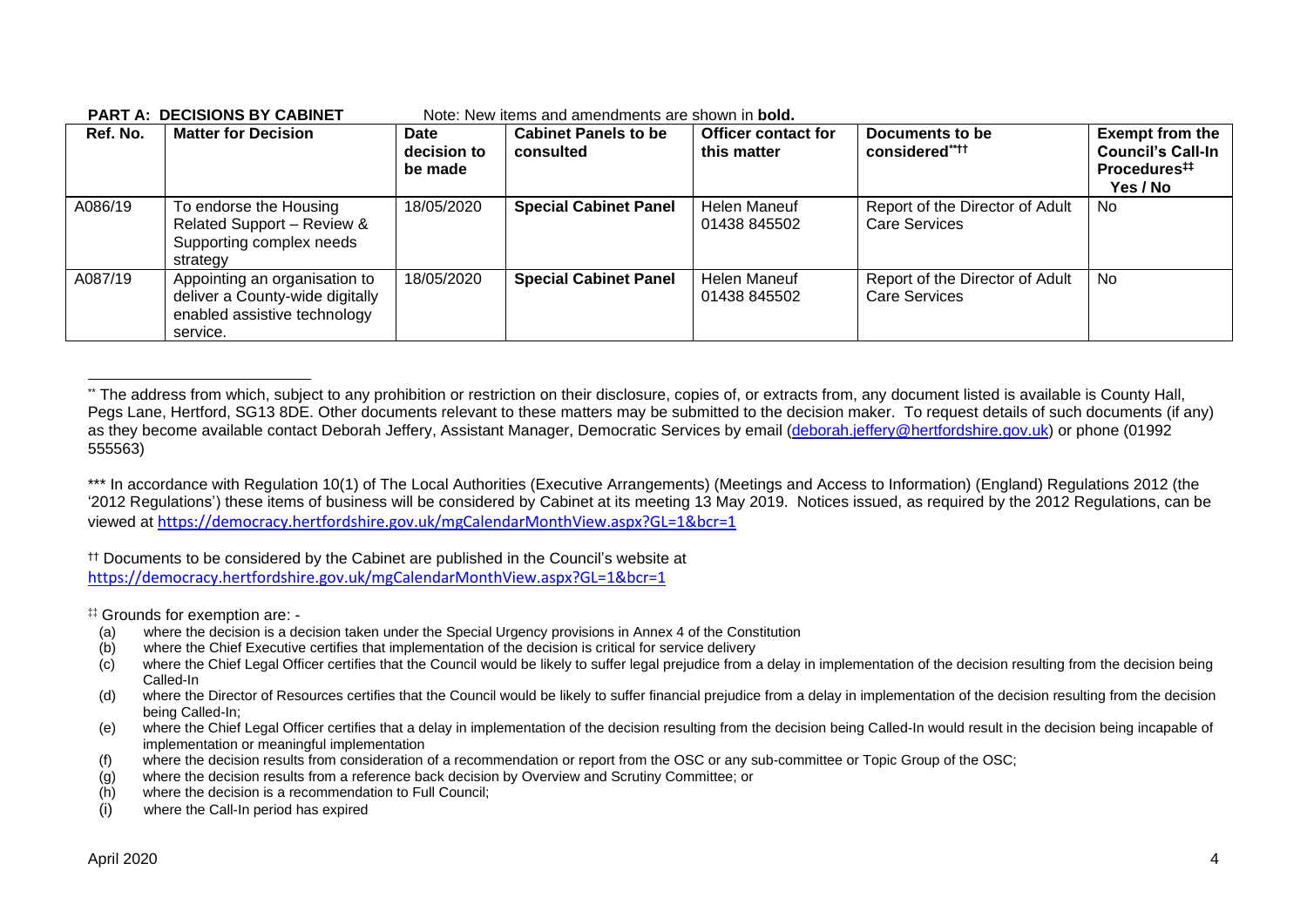| A095/19 | Proposed changes to transport<br>provision for voluntary day<br>services                                                                                               | 18/05/2020 | <b>Special Cabinet Panel</b> | <b>Mark Harvey</b><br>01438 844353 | Report of the Director of Adult<br><b>Care Services</b>                                                                                                                                                                  | <b>No</b> |
|---------|------------------------------------------------------------------------------------------------------------------------------------------------------------------------|------------|------------------------------|------------------------------------|--------------------------------------------------------------------------------------------------------------------------------------------------------------------------------------------------------------------------|-----------|
| A098/19 | Future Direction of the<br>Household Waste recycling<br><b>Centre Service</b>                                                                                          | 18/05/2020 | <b>Special Cabinet Panel</b> | Matt King<br>01992 556207          | Report of the Director of<br>Environment & Infrastructure<br>Part I and Part II Report - due<br>to 'Information relating to the<br>financial or business affairs of<br>any particular person<br>(including the Council)' | <b>No</b> |
| A100/19 | HCC1911437 Batch 48 - To<br>procure a provider for supply<br>of Gas & Electricity to<br><b>Hertfordshire County Council</b><br>sites                                   | 18/05/2020 | <b>Special Cabinet Panel</b> | David O'Connor<br>01992 556147     | Report of the Director of<br>Resources<br>Part I and Part II Report - due<br>to 'Information relating to the<br>financial or business affairs of<br>any particular person<br>(including the Council)'                    | <b>No</b> |
| A005/20 | Procurement of a delivery<br>vehicle for the emerging urban<br>extension at Baldock and<br>proposals on the governance<br>arrangements to take the<br>project forward. | 18/05/2020 | <b>Special Cabinet Panel</b> | <b>Mike Evans</b><br>01992 555634  | Report of the Director of<br><b>Resources</b>                                                                                                                                                                            | <b>No</b> |
| A007/20 | Options for Hertfordshire's<br>residual Local Authority<br>Collected Waste post 2023                                                                                   | 18/05/2020 | <b>Special Cabinet Panel</b> | Matt King<br>01992 556207          | Report of the Director of<br>Environment and Infrastructure                                                                                                                                                              | <b>No</b> |
| A008/20 | Review of Fostering<br>allowances and payments                                                                                                                         | 18/05/2020 | <b>Special Cabinet Panel</b> | Ruth Fennemore<br>01992 556409     | Report of the Director of<br><b>Children's Services</b>                                                                                                                                                                  | <b>No</b> |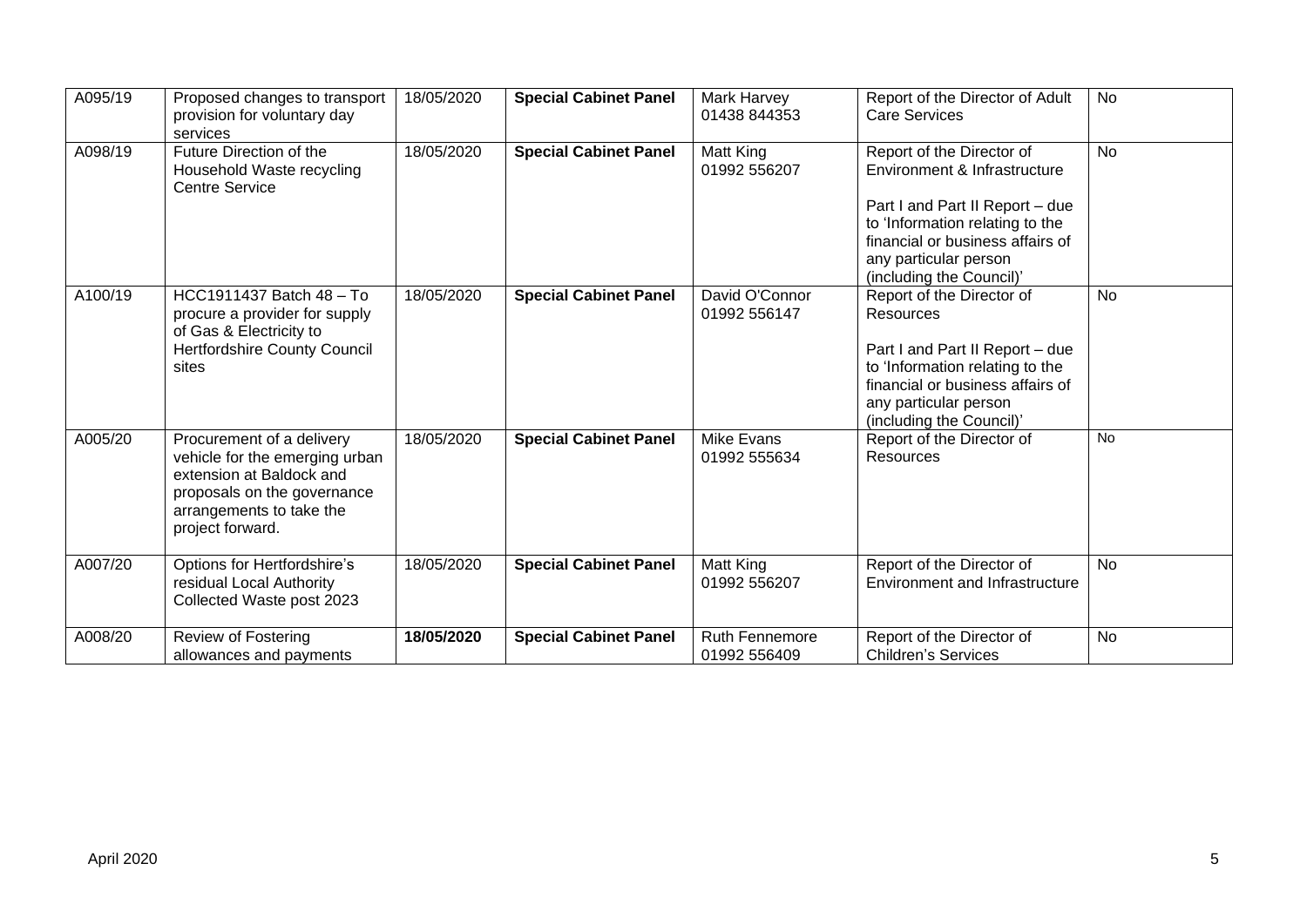| A015/20 | Whether to agree to the<br>statutory proposals in respect<br>of the proposal to expand the<br>following special schools:<br>additional school places,<br>Stevenage, by 16 places;<br>Lakeside, Welwyn Garden<br>City, by 8 places; and<br>Woodfield, Hemel Hempstead,<br>by 32 places, taking into<br>consideration the outcome of<br>statutory notice period. | 18/05/2020                                               | <b>Special Cabinet Panel</b>                                              | Samantha Young<br>01992 555754       | Report of the Director of<br><b>Children's Services</b>                                                                                                                                                      | <b>No</b> |
|---------|----------------------------------------------------------------------------------------------------------------------------------------------------------------------------------------------------------------------------------------------------------------------------------------------------------------------------------------------------------------|----------------------------------------------------------|---------------------------------------------------------------------------|--------------------------------------|--------------------------------------------------------------------------------------------------------------------------------------------------------------------------------------------------------------|-----------|
| A009/20 | <b>Outturn Finance Budget</b><br>Monitor                                                                                                                                                                                                                                                                                                                       | 15/06/2020                                               | Resources &<br>Performance Cabinet<br>Panel                               | Vishal Raj<br>01992 658104           | Report of the Director of<br>Resources                                                                                                                                                                       | No        |
| A010/20 | Approve the Outline Business<br>Case for phase 2 of the<br><b>Accommodation Strategy</b><br>(Future Workplaces)                                                                                                                                                                                                                                                | 15/06/2020                                               | Resources &<br>Performance Cabinet<br>Panel                               | Sass Pledger<br>01992 555970         | Report of the Director of<br><b>Resources</b><br>Part I and Part II Report - due<br>to 'Information relating to the<br>financial or business affairs of<br>any particular person<br>(including the Council)' | <b>No</b> |
| A011/20 | The arrangement for the<br><b>Highway Locality Budget</b><br>scheme for the 2021 Election<br>vear                                                                                                                                                                                                                                                              | 15/06/2020                                               | Highways &<br><b>Environment Cabinet</b><br>Panel                         | Paul Patmore<br>01992 658309         | Report of the Director of<br><b>Environment and Infrastructure</b>                                                                                                                                           | <b>No</b> |
| A012/20 | Approval to undertake second<br>pre-submission publication of<br>the Minerals Local Plan in line<br>with regulations; and approval<br>for subsequent submission of<br>the document to the Secretary<br>for State for independent<br>examination                                                                                                                | Cabinet<br>13/07/2020<br>County<br>Council<br>21/07/2020 | Growth, Infrastructure,<br>Planning & The<br><b>Economy Cabinet Panel</b> | <b>Julie Greaves</b><br>01992 556227 | Report of the Director of<br>Environment & Infrastructure                                                                                                                                                    | Yes       |
| A013/20 | Approval to undertake a public<br>consultation in line with<br>regulations on the Draft Waste<br>Local Plan                                                                                                                                                                                                                                                    | Cabinet<br>13/07/2020<br>County<br>Council<br>21/07/2020 | Growth, Infrastructure,<br>Planning & The<br><b>Economy Cabinet Panel</b> | <b>Julie Greaves</b><br>01992 556227 | Report of the Director of<br>Environment & Infrastructure                                                                                                                                                    | Yes       |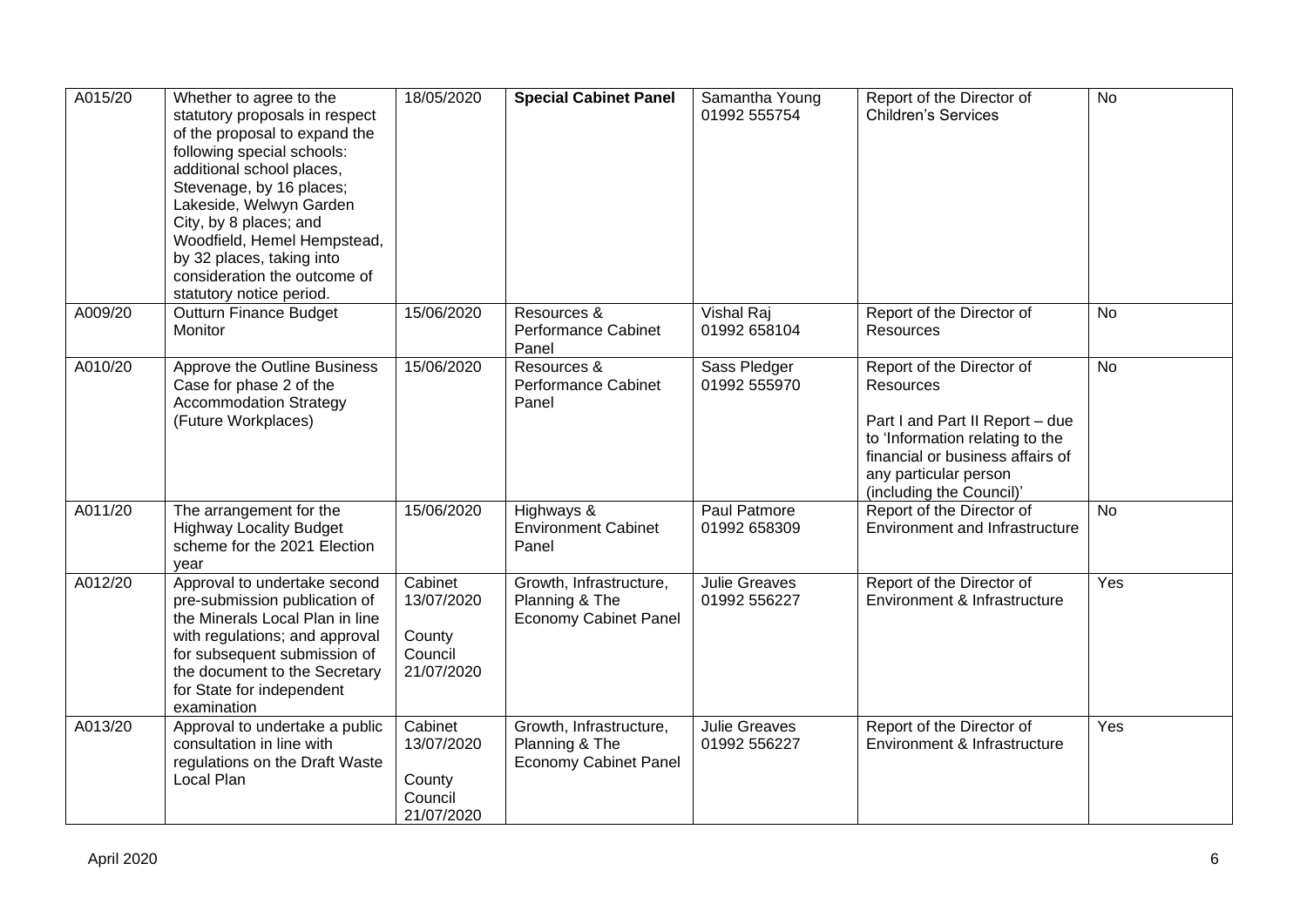| A014/20 | Adoption of revised Minerals & | Cabinet    | Growth, Infrastructure,      | <b>Julie Greaves</b>  | Report of the Director of        | Yes       |
|---------|--------------------------------|------------|------------------------------|-----------------------|----------------------------------|-----------|
|         | Waste Development scheme       | 13/07/2020 | Planning & The               | 01992 556227          | Environment & Infrastructure     |           |
|         |                                |            | <b>Economy Cabinet Panel</b> |                       |                                  |           |
|         |                                | County     |                              |                       |                                  |           |
|         |                                | Council    |                              |                       |                                  |           |
|         |                                | 21/07/2020 |                              |                       |                                  |           |
| A016/20 | To agree the                   | 13/07/2020 | <b>Highways &amp;</b>        | <b>Trevor Brennan</b> | <b>Report of the Director of</b> | <b>No</b> |
|         | recommendations as set out     |            | <b>Environment Cabinet</b>   | 01992 658406          | <b>Environment and</b>           |           |
|         | in The Air Quality Plan for    |            | Panel                        |                       | <b>Infrastructure</b>            |           |
|         | <b>Broxbourne (Broxbourne)</b> |            |                              |                       |                                  |           |
|         | Local No2 Plan - Outline       |            |                              |                       |                                  |           |
|         | <b>Business Case)</b>          |            |                              |                       |                                  |           |

# **Membership of Cabinet:**

| <b>Adult Care &amp; Health</b>                             | <b>Phil Bibby</b>     | <b>Highways &amp; Environment</b>     |
|------------------------------------------------------------|-----------------------|---------------------------------------|
| <b>Children, Young People and Families</b>                 | <b>David Williams</b> | <b>Leader of the Council</b>          |
| <b>Community Safety &amp; Waste Management</b>             | <b>Tim Hutchings</b>  | <b>Public Health &amp; Prevention</b> |
| <b>Education, Libraries &amp; Localism</b>                 | <b>Ralph Sangster</b> | <b>Resources &amp; Performance</b>    |
| Growth, Infrastructure, Planning and The<br><b>Economy</b> |                       |                                       |
|                                                            |                       |                                       |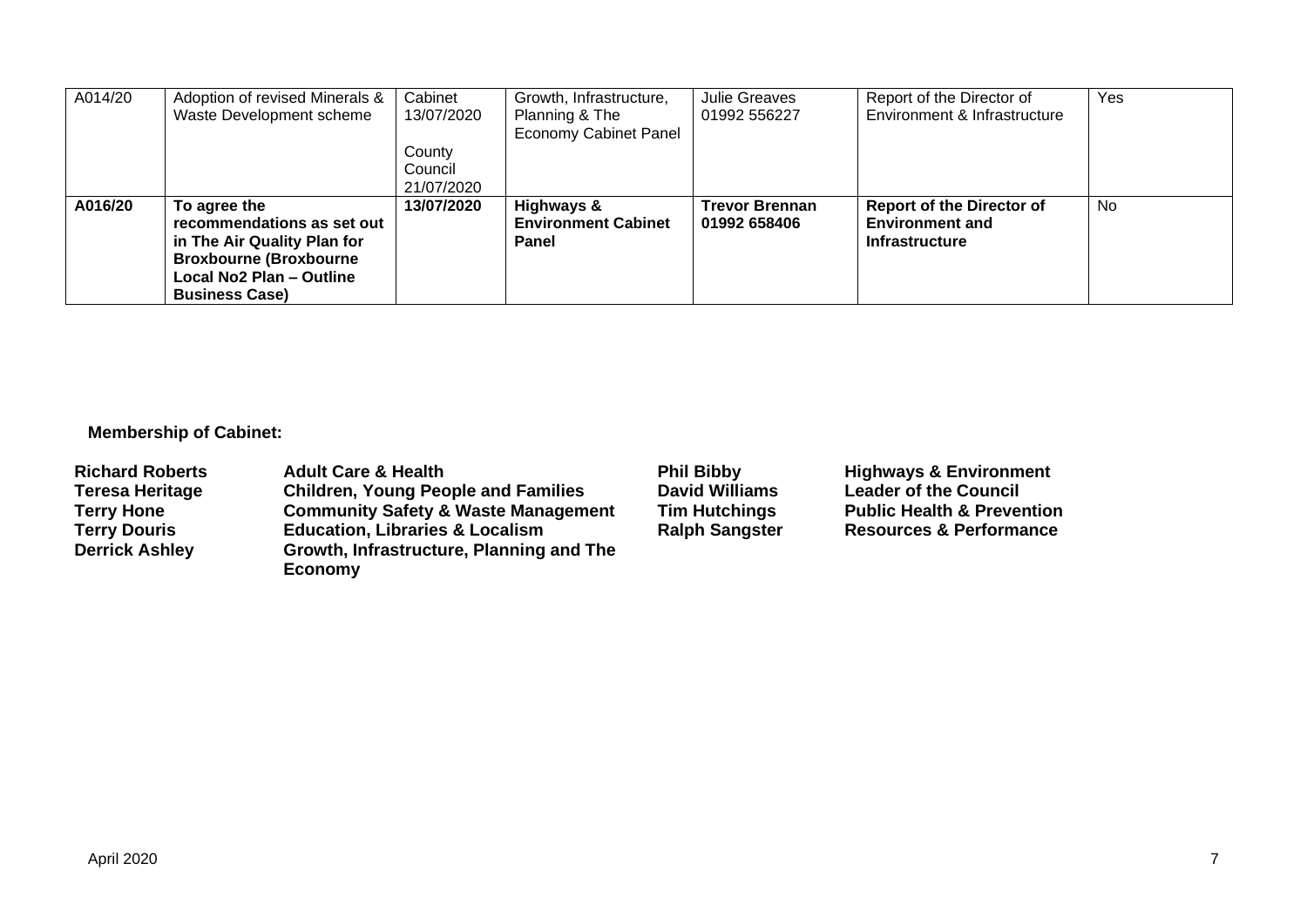**PART B: DECISIONS BY CHIEF OFFICERS** Note: New items and amendments are shown in bold.

|         | <b>Issue for Decision</b>                                                                                                                                               | Name and Title of<br><b>Decision Maker</b>                 | Date, or<br>period<br>within<br>which,<br>decision to<br>be made | <b>Cabinet Panels to be</b><br>consulted | <b>Officer contact for</b><br>this matter | Documents to be<br>considered <sup>§§</sup> | <b>Exempt from the</b><br><b>Council's Call-In</b><br><b>Procedures</b><br>Yes / No |
|---------|-------------------------------------------------------------------------------------------------------------------------------------------------------------------------|------------------------------------------------------------|------------------------------------------------------------------|------------------------------------------|-------------------------------------------|---------------------------------------------|-------------------------------------------------------------------------------------|
| B001/20 | <b>Traffic Regulation</b><br>Orders - various<br>(see attached<br><b>Schedule</b> Appendix                                                                              | Mark Kemp<br>Director<br>Environment and<br>Infrastructure | During the<br>period of this<br><b>Forward Plan</b>              |                                          | Mark Kemp<br>01992 555206                 | Reports from Lead<br><b>Officers</b>        | <b>No</b>                                                                           |
| B110/18 | HCC1810704<br>Property<br>Consultancy<br>Framework                                                                                                                      | Sass Pledger<br><b>Assistant Director -</b><br>Property    | <b>June 2020</b><br>(was May<br>2020)                            |                                          | <b>Michael Ramshaw</b><br>01992 588778    | See Note 2 below                            | No                                                                                  |
| B036/19 | Framework<br>agreement for the<br>supply of cleaning<br>chemicals, soaps<br>and sanitisers in<br>conjunction with<br>Hampshire County<br>Council – Award of<br>contract | Glenn Facey<br><b>Head of Herts</b><br>FullStop            | April 2020<br>(was March<br>2020)                                |                                          | Sarah Church<br>01707 292557              | See Notes 2 & 3<br>below                    | <b>No</b>                                                                           |
| B040/19 | Aldwyck Homes-<br>works on supported<br>living<br>accommodation in<br>conjunction with<br>compartmentalisati<br>on - Award of<br>contract                               | Sass Pledger<br>Assistant Director,<br>Property            | <b>June 2020</b><br>(was May<br>2020)                            |                                          | Michael Cunningham<br>07970 193615        | See Note 2 below                            | <b>No</b>                                                                           |

<sup>&</sup>lt;sup>§§</sup> The address from which, subject to any prohibition or restriction on their disclosure, copies of, or extracts from, any document listed is available is County Hall, Pegs Lane, Hertford, SG13 8DE. Other documents relevant to these matters may be submitted to the decision maker. To request details of such documents (if any) as they become available contact Deborah Jeffery, Assistant Manager, Democratic Services by email (deborah.jeffery@hertfordshire.gov.uk) or phone (01992 555563).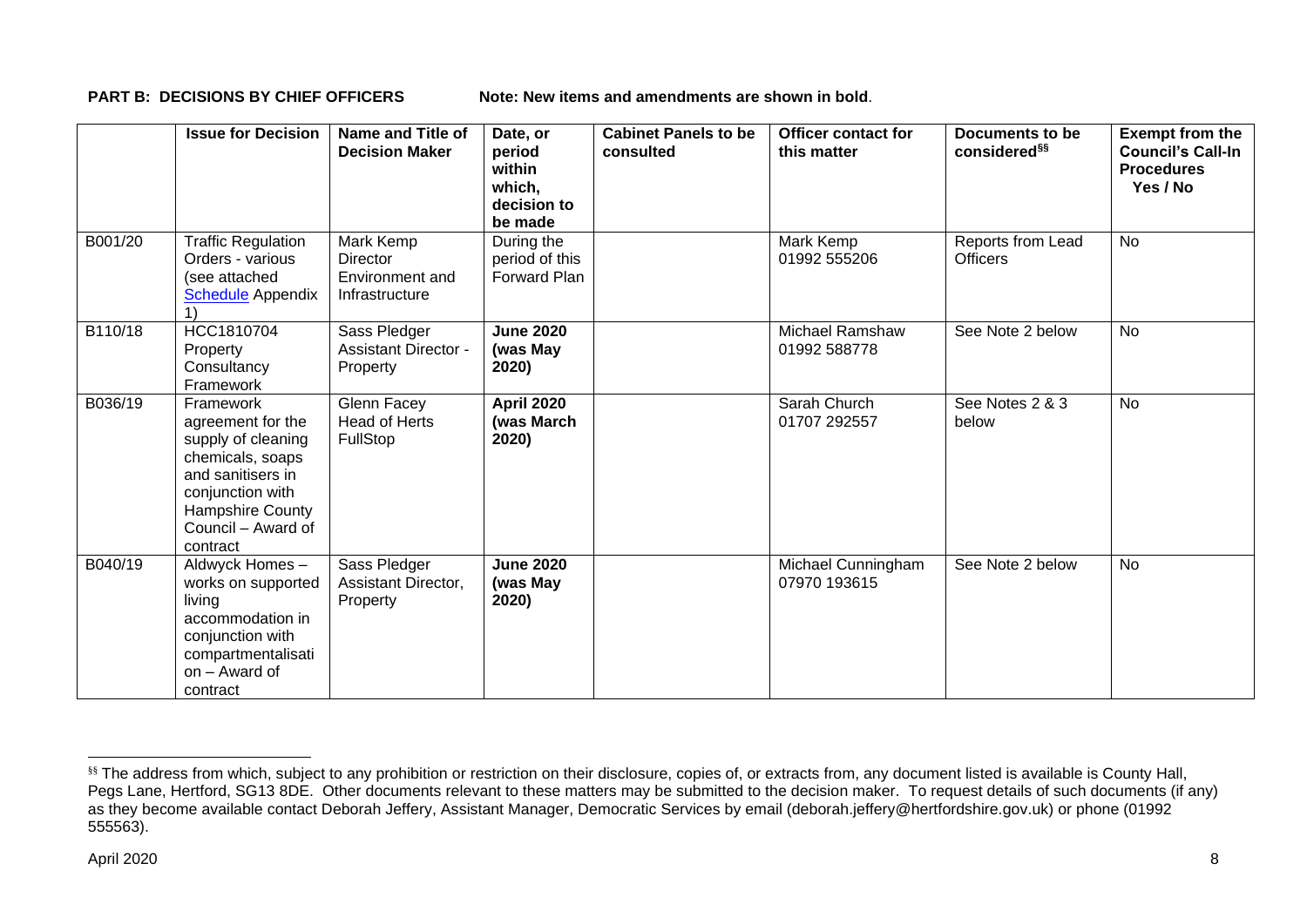| B045/19 | HCC1911437<br>Batch 48 - To<br>procure a provider<br>for supply of Gas &<br>Electricity to<br>Hertfordshire<br><b>County Council</b><br>sites                                                            | Sass Pledger<br><b>Assistant Director</b><br>Property                                     | <b>June 2020</b><br>(was May<br>2020)    | David O'Connor<br>01992 556147          | See note 2 below | <b>No</b> |
|---------|----------------------------------------------------------------------------------------------------------------------------------------------------------------------------------------------------------|-------------------------------------------------------------------------------------------|------------------------------------------|-----------------------------------------|------------------|-----------|
| B053/19 | Approval to the sale<br>of 45A Grange<br>Road, Bishops<br>Stortford and land<br>adjoining                                                                                                                | <b>Emily White</b><br>Head of Strategic<br>Asset Management<br>& Estates                  | <b>April 2020</b><br>(was March<br>2020) | <b>Andrew Edwards</b><br>01992 556007   | Report           | <b>No</b> |
| B056/19 | To establish a<br>dynamic<br>purchasing system<br>for the provision of<br>local bus and<br>school coach<br>contracts transport<br>services from 1st<br>January 2020 for<br>the duration of five<br>years | Simon Aries<br>Assistant Director,<br>Transport, Waste<br>and Environmental<br>Management | April 2020<br>(was<br>November<br>2019)  | <b>Trudie German</b><br>01992 588640    | See note 2 below | <b>No</b> |
| B077/19 | Agreement of<br>Terms of Loans to<br><b>Herts Living Limited</b><br>in relation to<br>projects with the<br>Joint Venture<br>(Chalkdene)                                                                  | Scott Crudgington<br>Director of<br>Resources                                             | <b>April 2020</b><br>(was March<br>2020) | <b>Steven Pilsworth</b><br>01992 555737 | See Note 2 below | <b>No</b> |
| B088/19 | The Supply of First<br>Aid kits, Equipment<br>& consumables                                                                                                                                              | Glenn Facey<br><b>Head of Herts</b><br>FullStop                                           | April 2020<br>(was<br>February<br>2020)  | Sarah Church<br>01707 292557            | See Note 2 below | <b>No</b> |
| B089/19 | The Supply of<br>Office books and<br>Pads                                                                                                                                                                | <b>Glenn Facey</b><br><b>Head of Herts</b><br>FullStop                                    | May 2020<br>(was<br>February<br>2020)    | Louise Bagley<br>01707 292431           | See Note 2 below | <b>No</b> |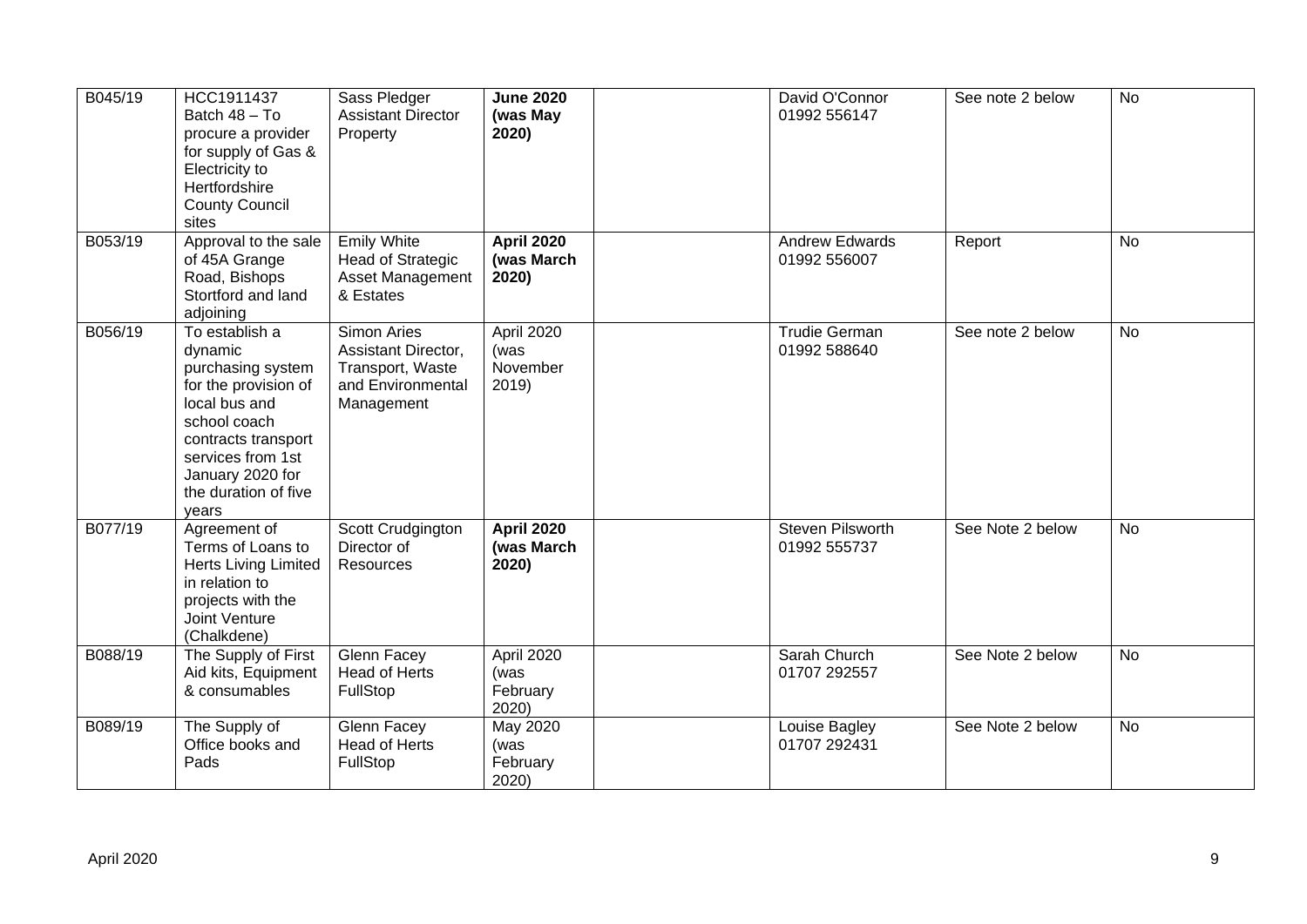| B092/19 | HCC1911768<br><b>Bishops Stortford</b><br>South - New 6<br>Form Entry<br>Secondary School                                                                                                 | Sass Pledger<br><b>Assistant Director</b><br>Property | <b>June 2020</b><br>(was May<br>2020)    | Jackie Aldridge<br>01992 588138     | See Note 2 below | No        |
|---------|-------------------------------------------------------------------------------------------------------------------------------------------------------------------------------------------|-------------------------------------------------------|------------------------------------------|-------------------------------------|------------------|-----------|
| B093/19 | Procurement and<br>award of contract to<br>extend superfast<br>fibre broadband to<br>the last % of rural<br>business areas in<br>Hertfordshire in line<br>with DEFRA<br>funding provision | Scott Crudgington<br>Director of<br>Resources         | <b>April 2020</b><br>(was March<br>2020) | Anna Morrison<br>01992 588397       | See Note 2 below | <b>No</b> |
| B106/19 | HCC1911842-<br>Little Furze -<br>Consultant for the<br>delivery of Little<br><b>Furze Nursing</b><br>Home (Former<br><b>Little Furze Primary</b><br>School, Oxhey                         | Sass Pledger<br><b>Assistant Director</b><br>Property | <b>June 2020</b><br>(was May<br>2020)    | Jackie Aldridge<br>01992 588138     | See note 2 below | No        |
| B108/19 | The Supply of<br><b>Branded &amp; Generic</b><br>Washroom Paper<br>Disposables and<br><b>Dispensers</b>                                                                                   | Glenn Facey<br><b>Head of Herts</b><br>FullStop       | <b>April 2020</b><br>(was March<br>2020) | James Conway<br>01707 292357        | See note 2 below | <b>No</b> |
| B110/19 | Supply of<br>Educational<br>Furniture, Desking<br>& Seating                                                                                                                               | Glenn Facey<br><b>Head of Herts</b><br>FullStop       | <b>April 2020</b><br>(was March<br>2020) | <b>Jake Grieves</b><br>01707 292498 | See note 2 below | <b>No</b> |
| B122/19 | The supply of<br>Disposable Gloves<br>& Personal<br>Protective<br>Equipment (PPE)                                                                                                         | Glenn Facey<br>Head of Herts<br>FullStop              | <b>April 2020</b><br>(was March<br>2020) | Sarah Church<br>01707 292557        | See Note 2 below | <b>No</b> |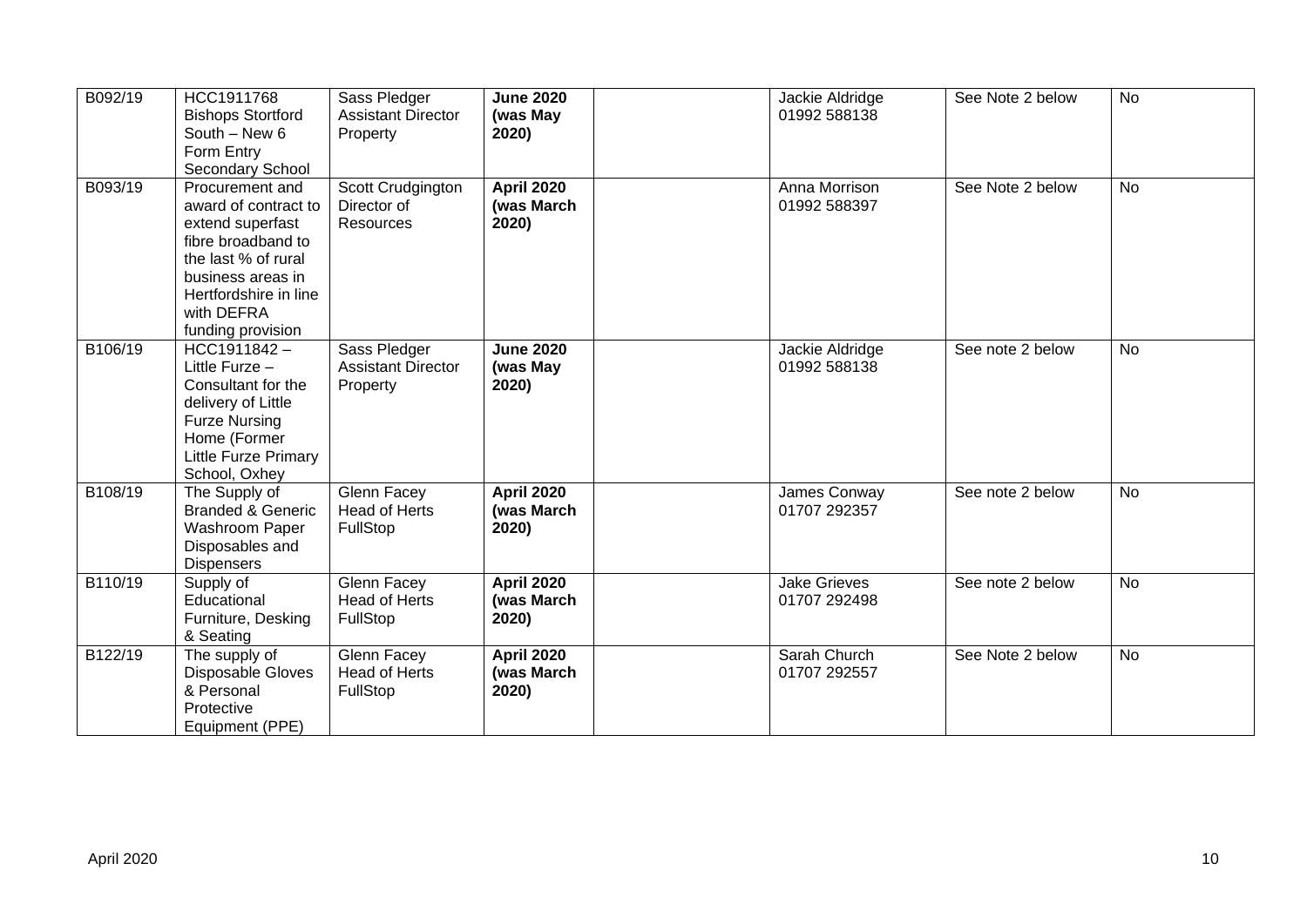| B125/19 | Provision of a Four<br>bed Residential<br>Unit for Children<br>and Young People<br>at Wilbury Road,<br>Letchworth                                                                                                                                              | Marion Ingram<br>Operations<br>Director, Specialist<br>Services | April 2020                               |                                                    | Lynn Knowles<br>07740 918847    | See note 2 below | <b>No</b> |
|---------|----------------------------------------------------------------------------------------------------------------------------------------------------------------------------------------------------------------------------------------------------------------|-----------------------------------------------------------------|------------------------------------------|----------------------------------------------------|---------------------------------|------------------|-----------|
| B127/19 | Children's Contact<br>Centres<br>procurement for<br>Hertfordshire; to<br>provide supervised<br>contact for Children<br>& Young People via<br>the four<br>Hertfordshire<br><b>Contact Centres</b>                                                               | Jenny Coles<br>Director of<br><b>Children's Services</b>        | <b>April 2020</b><br>(was March<br>2020) |                                                    | Lynn Knowles<br>01442 454402    | See note 4 below | <b>No</b> |
| B005/20 | To appoint an<br>implementation<br>partner, able to<br>undertake the<br>technical<br>implementation of<br>separately agreed<br>HR modules within<br>Hertfordshire<br><b>County Council's</b><br><b>ERP</b> (Enterprise<br>Resource Planning)<br>platform (SAP) | Scott Crudgington<br>Director of<br>Resources                   | <b>April 2020</b><br>(was March<br>2020) | Resources &<br><b>Performance Cabinet</b><br>Panel | Anna Morrison<br>01992 588282   | See Note 2 below | <b>No</b> |
| B010/20 | HCC2011979<br>The Collett School -<br>Replacement of<br>existing cabins with<br>new 6 bay modular<br>building                                                                                                                                                  | Sass Pledger<br><b>Assistant Director</b><br>Property           | <b>June 2020</b><br>(was May<br>2020)    |                                                    | Jackie Aldridge<br>01992 588138 | See note 2 below | <b>No</b> |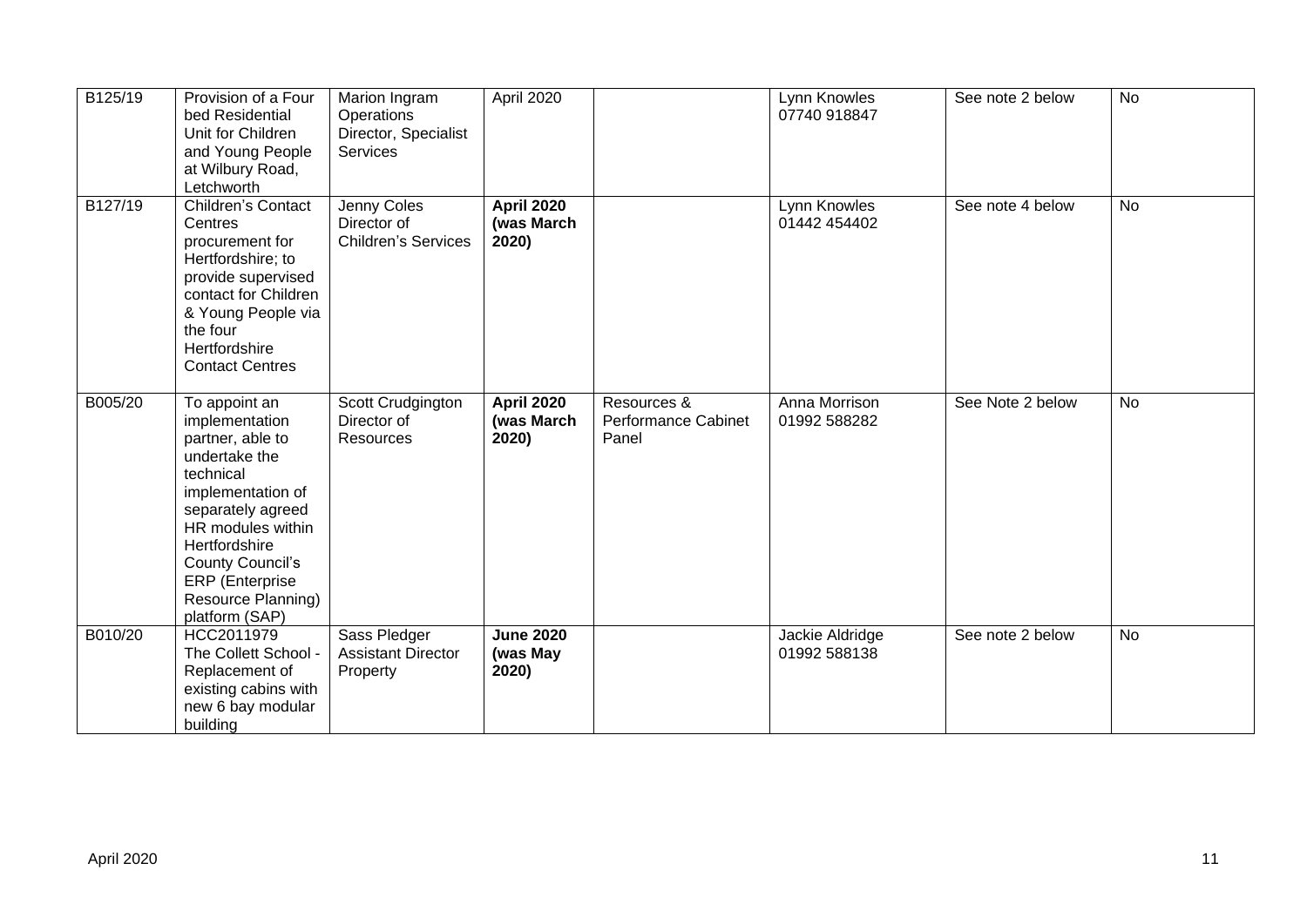| B011/20 | HCC2011980<br>Breakspeare                  | Sass Pledger<br><b>Assistant Director</b> | <b>June 2020</b><br>(was May | Jackie Aldridge<br>01992 588138 | See note 2 below | <b>No</b> |
|---------|--------------------------------------------|-------------------------------------------|------------------------------|---------------------------------|------------------|-----------|
|         | School -                                   | Property                                  | 2020)                        |                                 |                  |           |
|         | Replacement of                             |                                           |                              |                                 |                  |           |
|         | existing leased                            |                                           |                              |                                 |                  |           |
|         | temporary building                         |                                           |                              |                                 |                  |           |
|         | with new 14 bay                            |                                           |                              |                                 |                  |           |
|         | modular building                           |                                           |                              |                                 |                  |           |
| B012/20 | HCC2011982                                 | Sass Pledger                              | <b>June 2020</b>             | Jackie Aldridge                 | See note 2 below | <b>No</b> |
|         | Woodfield School,                          | <b>Assistant Director</b>                 | (was May                     | 01992 588138                    |                  |           |
|         | Replacement of                             | Property                                  | 2020)                        |                                 |                  |           |
|         | existing temporary                         |                                           |                              |                                 |                  |           |
|         | building with new                          |                                           |                              |                                 |                  |           |
|         | 16 bay modular                             |                                           |                              |                                 |                  |           |
|         | building.                                  |                                           |                              |                                 |                  |           |
| B013/20 | HCC2011983                                 | Sass Pledger                              | <b>June 2020</b>             | Jackie Aldridge                 | See note 2 below | No        |
|         | Lakeside School -                          | <b>Assistant Director</b>                 | (was May                     | 01992 588138                    |                  |           |
|         | Demolition of                              | Property                                  | 2020)                        |                                 |                  |           |
|         | existing 3 detached<br>timber buildings to |                                           |                              |                                 |                  |           |
|         | replace with new 3                         |                                           |                              |                                 |                  |           |
|         | classroom rendered                         |                                           |                              |                                 |                  |           |
|         | modular building                           |                                           |                              |                                 |                  |           |
| B014/20 | HCC2011984                                 | Sass Pledger                              | <b>June 2020</b>             | Jackie Aldridge                 | See note 2 below | No        |
|         | Greenside School,                          | <b>Assistant Director</b>                 | (was May                     | 01992 588138                    |                  |           |
|         | Stevenage                                  | Property                                  | 2020)                        |                                 |                  |           |
|         | Installation of new                        |                                           |                              |                                 |                  |           |
|         | modular building,                          |                                           |                              |                                 |                  |           |
|         | Dining room and                            |                                           |                              |                                 |                  |           |
|         | reception area                             |                                           |                              |                                 |                  |           |
|         | extension works                            |                                           |                              |                                 |                  |           |
| B015/20 | HCC2011963 -                               | Sass Pledger                              | <b>June 2020</b>             | Claire Saban                    | See note 2 below | No        |
|         | Parkside                                   | <b>Assistant Director</b>                 | (was May                     | 01992 556799                    |                  |           |
|         | <b>Community Primary</b>                   | Property                                  | 2020)                        |                                 |                  |           |
|         | School - Roofing                           |                                           |                              |                                 |                  |           |
|         | Works                                      |                                           |                              |                                 |                  |           |
| B016/20 | HCC1911768 - The                           | Sass Pledger                              | <b>June 2020</b>             | Jackie Aldridge                 | See note 2 below | <b>No</b> |
|         | <b>Bishops Stortford</b>                   | <b>Assistant Director</b>                 | (was May                     | 01992 588138                    |                  |           |
|         | High School -                              | Property                                  | 2020)                        |                                 |                  |           |
|         | Stage 2 Design                             |                                           |                              |                                 |                  |           |
|         | (pre-construction)                         |                                           |                              |                                 |                  |           |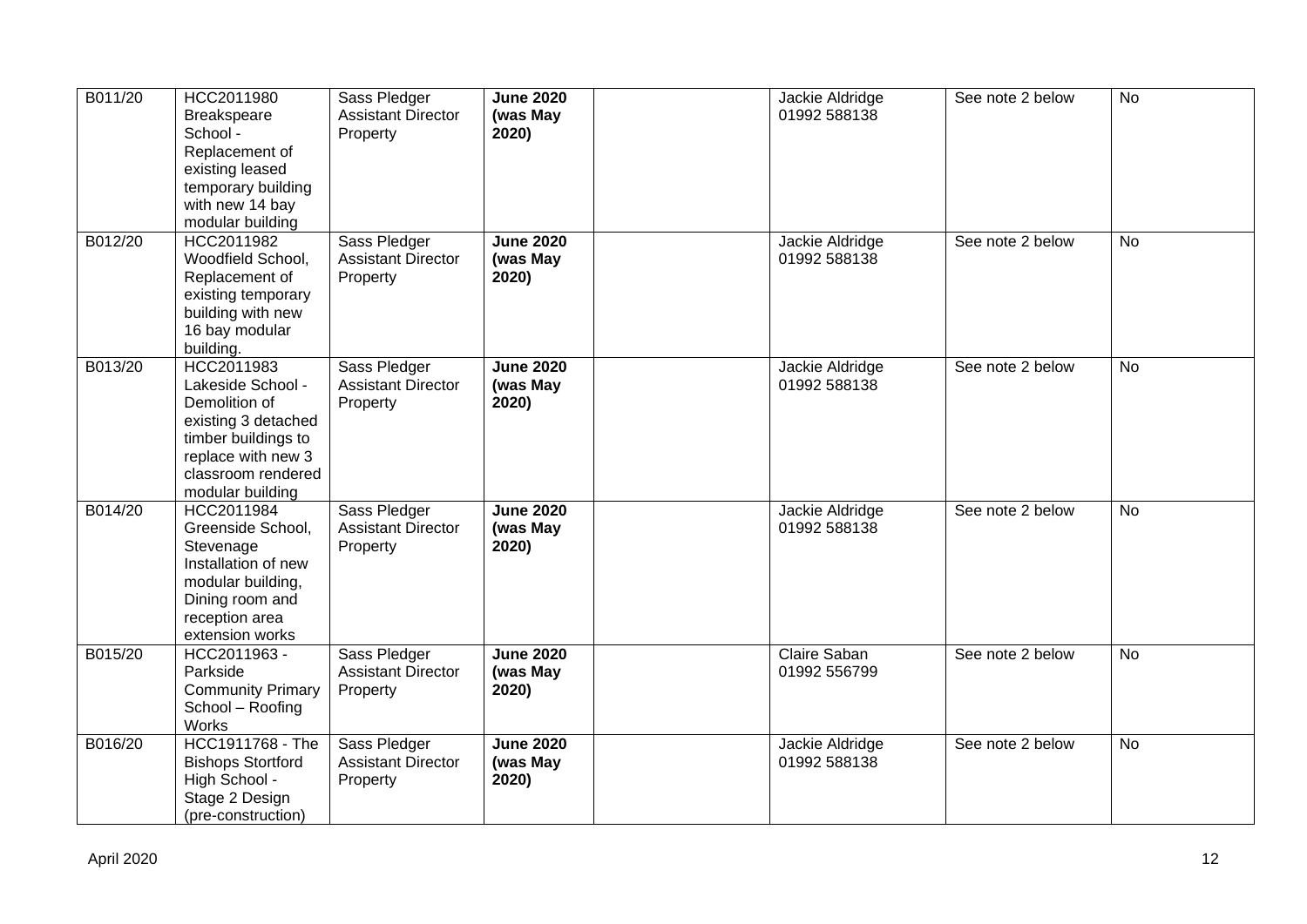| B017/20 | HCC2011967 - The<br><b>Bishops Stortford</b><br>High School-<br>Design & Build<br><b>Contract Early</b><br>Works                                                                                                     | Sass Pledger<br><b>Assistant Director</b><br>Property                                   | <b>June 2020</b><br>(was May<br>2020) | Jackie Aldridge<br>01992 588138  | See note 2 below | <b>No</b> |
|---------|----------------------------------------------------------------------------------------------------------------------------------------------------------------------------------------------------------------------|-----------------------------------------------------------------------------------------|---------------------------------------|----------------------------------|------------------|-----------|
| B018/20 | HCC2011970 -<br><b>Bishops Stortford</b><br>North Secondary -<br>Design & Build<br>Contract in respect<br>of new build works                                                                                         | Sass Pledger<br><b>Assistant Director</b><br>Property                                   | <b>June 2020</b><br>(was May<br>2020) | Jackie Aldridge<br>01992 588138  | See note 2 below | <b>No</b> |
| B021/20 | To negotiate an<br>extension of the<br>existing contract<br>between<br>Hertfordshire<br><b>County Council</b><br>(HCC) and Herts<br>for Learning (HfL)<br>for the provision of<br>HfL services and<br>support to HCC | Simon Newland<br><b>Operations Director</b>                                             | April 2020                            | Simon Newland<br>01992 555738    | See Note 4 below | <b>No</b> |
| B022/20 | Award of contract<br>for the provision of<br>Children & Young<br>People's Healthy<br><b>Weight Service</b>                                                                                                           | <b>Jim McManus</b><br>Director of Public<br>Health                                      | April 2020                            | Jane Banbury<br>01438 843879     | See Note 2 below | No        |
| B023/20 | To approve the<br><b>Staff Travel Action</b><br>Plan for Apsley<br>Office                                                                                                                                            | Scott Crudgington<br>Director of<br>Resources                                           | April 2020                            | Sass Pledger<br>01992 555970     | Report           | <b>No</b> |
| B024/20 | Award of various<br>school transport<br>and local bus<br>contracts (services<br>starting September<br>2020)                                                                                                          | Simon Aries<br>Assistant Director,<br>Transport, Waste &<br>Environmental<br>Management | May 2020                              | <b>Matt Lale</b><br>01992 588633 | See Note 2 below | <b>No</b> |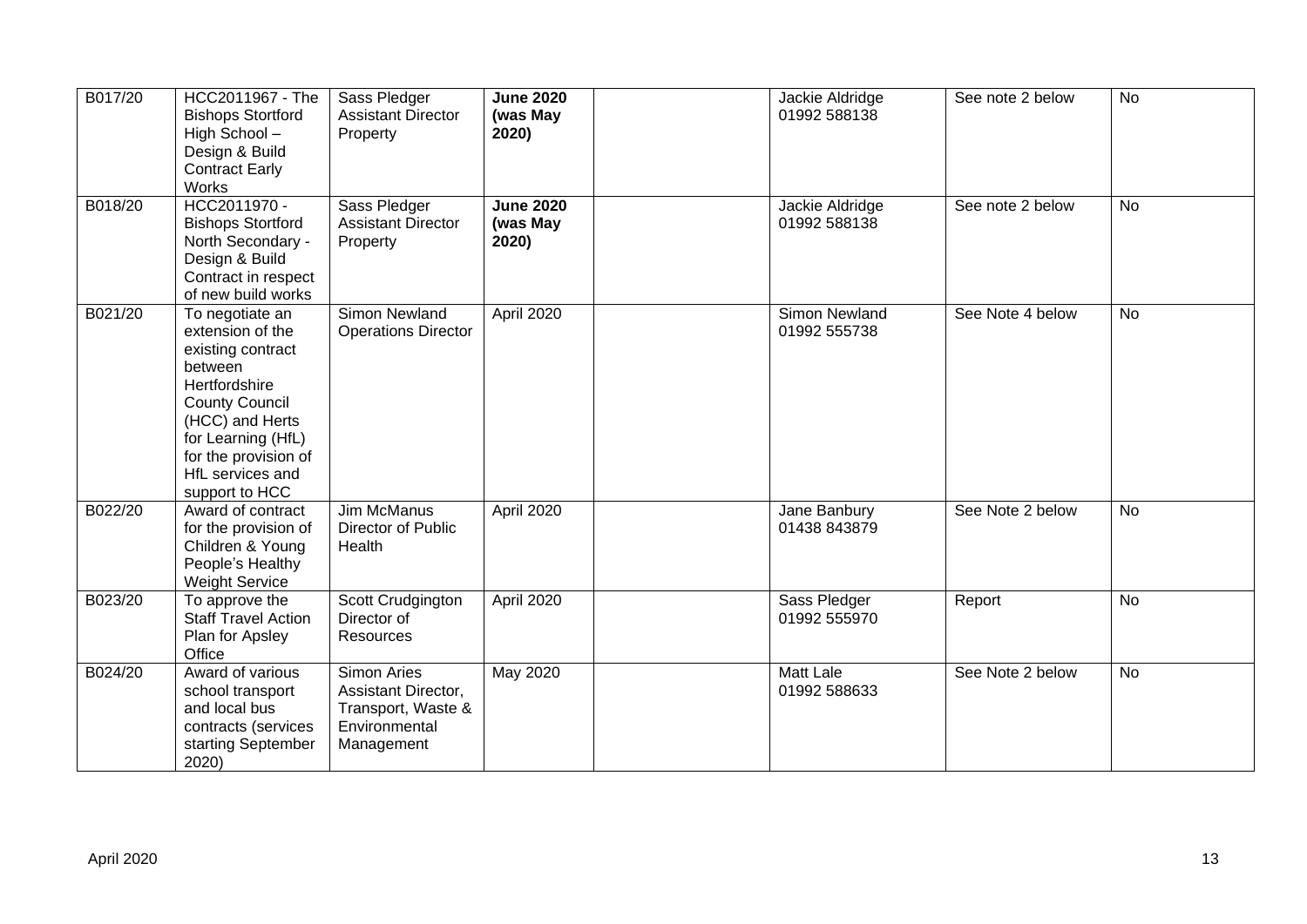| B025/20 | HCC2012049<br>Provision of a<br><b>Hybrid Mail</b><br>Solution to deliver<br>postal goods and<br>services: Award of<br>contract                                                | Sass Pledger<br><b>Assistant Director</b><br>Property | <b>July 2020</b><br>(was May<br>2020) | Michael Cunningham<br>07970 193615 | See Note 2 below | <b>No</b> |
|---------|--------------------------------------------------------------------------------------------------------------------------------------------------------------------------------|-------------------------------------------------------|---------------------------------------|------------------------------------|------------------|-----------|
| B026/20 | HCC2012044<br>Maintenance term<br>contract for the<br>provision of repairs,<br>planned<br>maintenance and<br>minor works of<br>buildings: Award of<br>contract                 | Sass Pledger<br><b>Assistant Director</b><br>Property | <b>June 2020</b><br>(was May<br>2020) | Michael Cunningham<br>07970 193615 | See Note 2 below | <b>No</b> |
| B027/20 | HCC2012045<br>Maintenance term<br>contract for the<br>provision of repairs,<br>planned<br>maintenance and<br>minor works -<br>Mechanical &<br>Electrical: Award of<br>contract | Sass Pledger<br><b>Assistant Director</b><br>Property | <b>June 2020</b><br>(was May<br>2020) | Michael Cunningham<br>07970 193615 | See Note 2 below | <b>No</b> |
| B028/20 | HCC2012050<br>The Priory school,<br>temporary boiler<br>and plant room<br>upgrade: Award of<br>contract                                                                        | Sass Pledger<br><b>Assistant Director</b><br>Property | <b>June 2020</b><br>(was May<br>2020) | Claire Saban<br>01992 556799       | See Note 2 below | No        |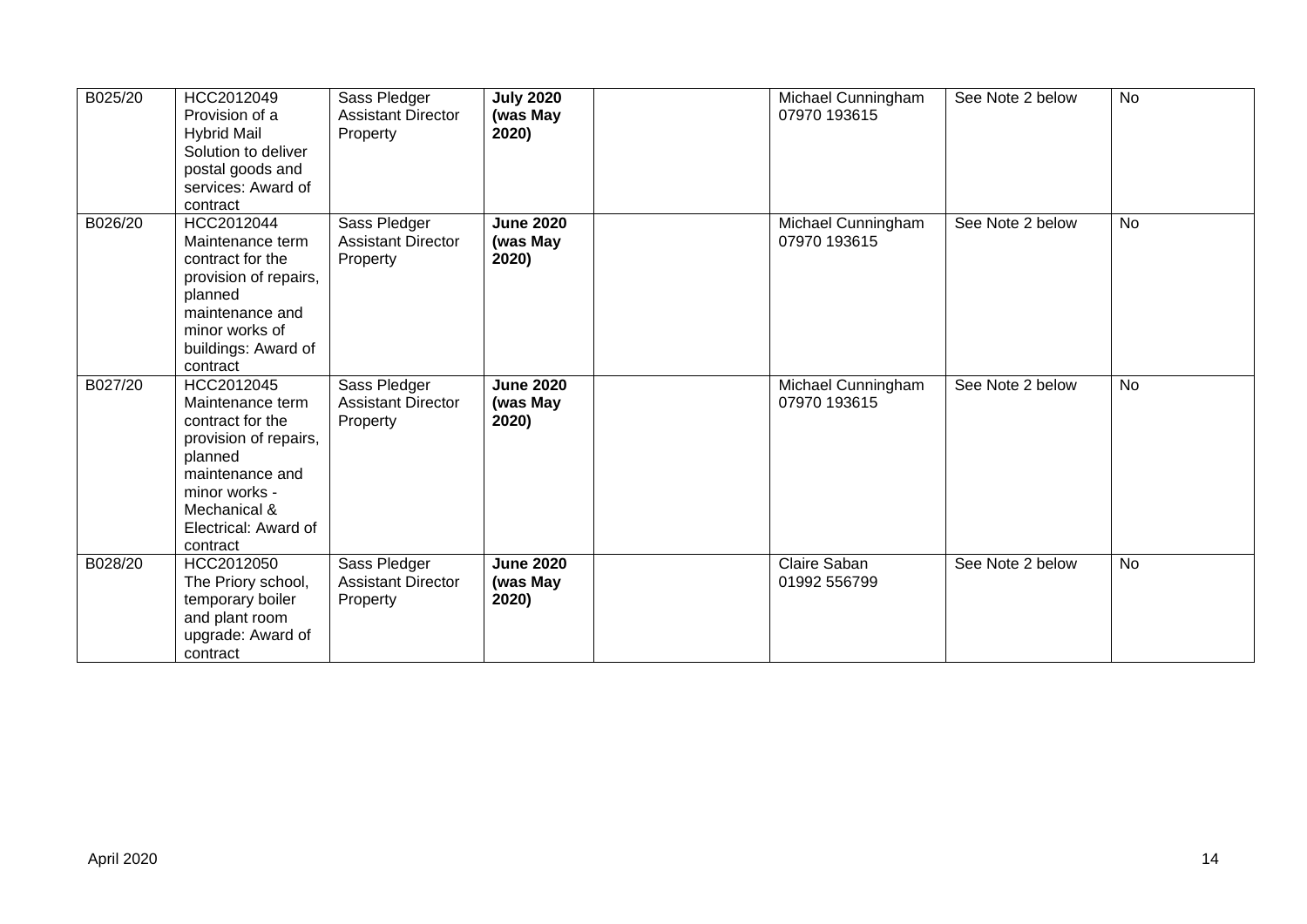| B029/20 | Whether to agree to           | Jenny Coles,               | Not before       | Samantha Young    | Report           | <b>No</b> |
|---------|-------------------------------|----------------------------|------------------|-------------------|------------------|-----------|
|         | the statutory                 | Director of                | 18/04/2020       | 01992 555754      |                  |           |
|         | proposals in                  | <b>Children's Services</b> |                  |                   |                  |           |
|         | respect of the                |                            |                  |                   |                  |           |
|         | proposal to expand            |                            |                  |                   |                  |           |
|         | the following                 |                            |                  |                   |                  |           |
|         | special schools:              |                            |                  |                   |                  |           |
|         | Greenside,                    |                            |                  |                   |                  |           |
|         | Stevenage, by 16              |                            |                  |                   |                  |           |
|         | places; Lakeside,             |                            |                  |                   |                  |           |
|         | Welwyn Garden                 |                            |                  |                   |                  |           |
|         | City, by 8 places;            |                            |                  |                   |                  |           |
|         | and Woodfield,                |                            |                  |                   |                  |           |
|         | Hemel Hempstead,              |                            |                  |                   |                  |           |
|         | by 32 places, taking          |                            |                  |                   |                  |           |
|         | into consideration            |                            |                  |                   |                  |           |
|         | the outcome of                |                            |                  |                   |                  |           |
|         | statutory notice              |                            |                  |                   |                  |           |
|         | period.                       |                            |                  |                   |                  |           |
| B030/20 | Awarding an IT                | <b>Scott Crudgington</b>   | <b>June 2020</b> | <b>Jeff Evans</b> | See note 2 below | <b>No</b> |
|         | <b>End User Support</b>       | Director of                |                  | 01992 555780      |                  |           |
|         | <b>Contract</b>               | <b>Resources</b>           |                  |                   |                  |           |
|         | (Helpdesk/Hardwa              |                            |                  |                   |                  |           |
|         | re provision)                 |                            |                  |                   |                  |           |
| B031/20 | Awarding a                    | <b>Scott Crudgington</b>   | <b>June 2020</b> | <b>Jeff Evans</b> | See note 2 below | <b>No</b> |
|         | <b>Technology</b>             | Director of                |                  | 01992 555780      |                  |           |
|         | <b>Infrastructure</b>         | <b>Resources</b>           |                  |                   |                  |           |
|         | <b>Support Contract</b>       |                            |                  |                   |                  |           |
| B032/20 | <b>Awarding an SAP</b>        | <b>Scott Crudgington</b>   | <b>June 2020</b> | <b>Jeff Evans</b> | See note 2 below | <b>No</b> |
|         | (enterprise                   | Director of                |                  | 01992 555780      |                  |           |
|         | resource planning             | <b>Resources</b>           |                  |                   |                  |           |
|         |                               |                            |                  |                   |                  |           |
|         | platform) support<br>contract |                            |                  |                   |                  |           |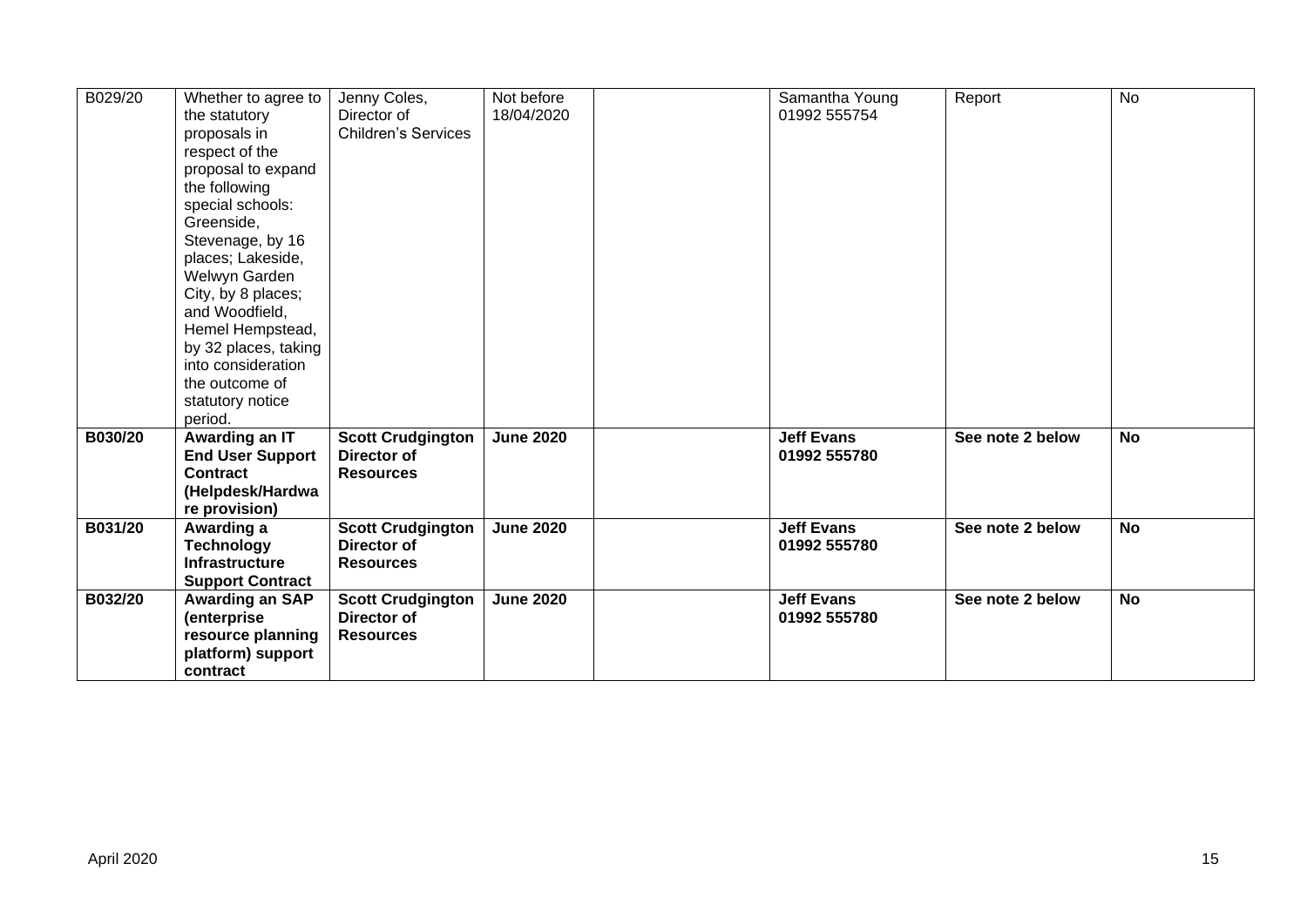#### **Notes:**

- 1. CBC contract = on behalf of 17 local authority members of the Central Buying Consortium<br>2. Quality and price evaluation derived from tenderers' submissions (which may contain exen
- 2. Quality and price evaluation derived from tenderers' submissions *(which may contain exempt information and if so will not be available for public inspection)*
- 3. Collaborative contract with one or more authorities (not a CBC contract)<br>4. Part II (due to 'Information relating to the financial or business affairs of a
- Part II (due to 'Information relating to the financial or business affairs of any particular person (including the Council')".

If you have any general enquiries about this Forward Plan - contact Deborah Jeffery, Assistant Manager, Democratic Services, 01992 555563 Email: [deborah.jeffery@hertfordshire.gov.uk](mailto:deborah.jeffery@hertfordshire.gov.uk) 

### **QUENTIN BAKER, CHIEF LEGAL OFFICER**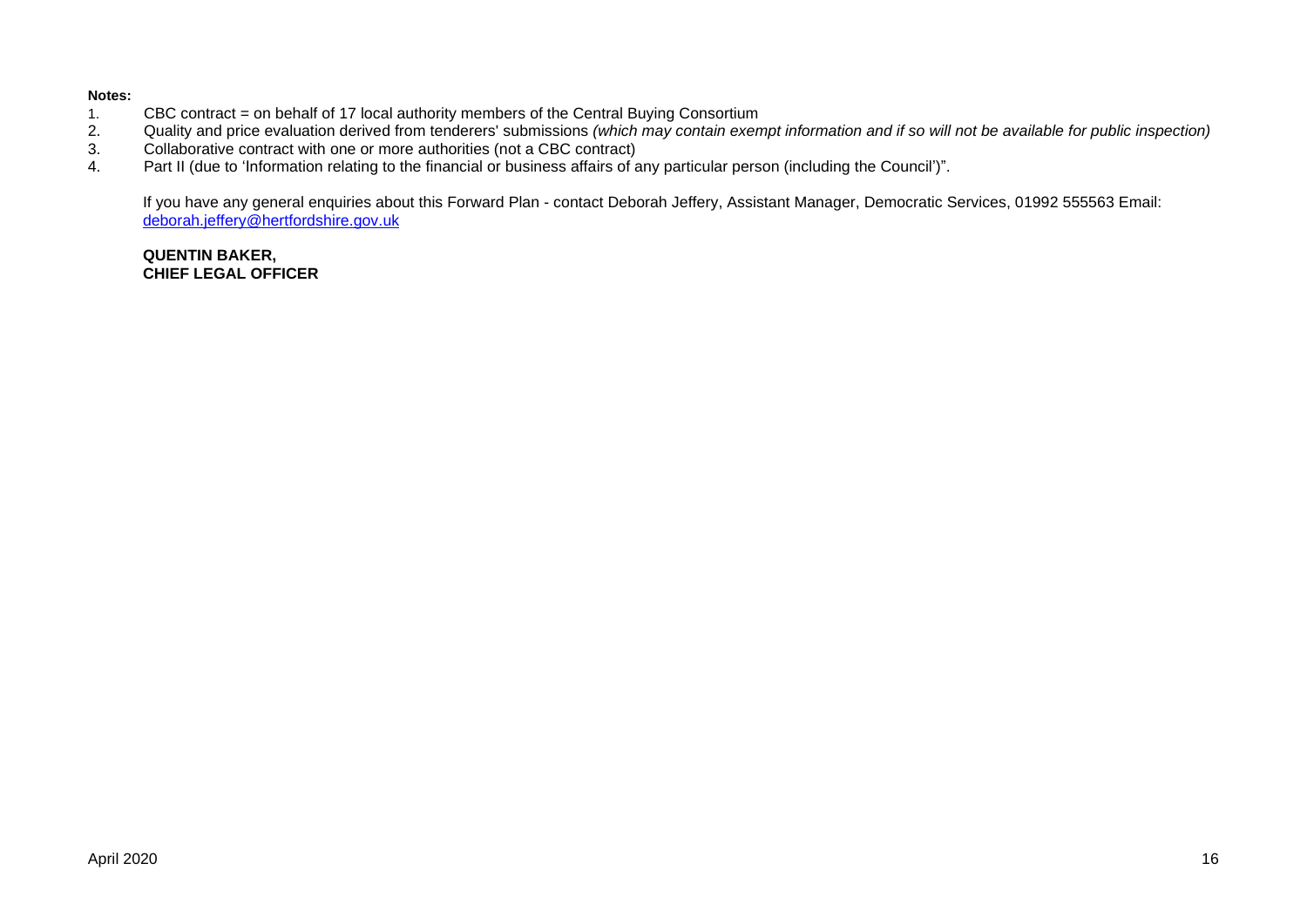

# **HERTFORDSHIRE COUNTY COUNCIL**

**FORWARD PLAN Notice of (a) key and other decisions likely to be made on behalf of the County Council by Cabinet, (b) key decisions likely to be made on behalf of the County Council by Officers and (c) decisions on Traffic Regulation Orders likely to be made by Officers on behalf of the County Council in the period 1 May 2020 – 31 August 2020**

# **Published: 2 April 2020**

[Note: Key decisions and other decisions due to be reached in April 2020 but not yet made remain listed (notice of these items was given in the Forward Plan issued on 4 March 2020)]

# **TRAFFIC REGULATION ORDERS**

### **Broxbourne**

| Location                                        | <b>Proposed Restriction</b>                                                  |
|-------------------------------------------------|------------------------------------------------------------------------------|
| Andrews Lane, Cheshunt                          | 30mph Speed Limit                                                            |
| Bryanstone Road, Waltham Cross                  | <b>Waiting Restrictions</b>                                                  |
| Blindman's Lane / Clarendon Road, Cheshunt      | <b>Waiting Restrictions</b>                                                  |
| Southmead Crescent / Marshcroft Drive, Cheshunt | <b>Waiting Restrictions</b>                                                  |
| Old Highway, Hoddesdon                          | <b>Waiting Restrictions</b>                                                  |
| Cavell Road, Flamstead End                      | <b>Waiting Restrictions</b>                                                  |
| Rye / Cranborne Roads, Hoddesdon                | <b>Waiting Restrictions</b>                                                  |
| Clarendon Road, Waltham Cross                   | <b>Waiting Restrictions</b>                                                  |
| Cozens Lane East, Broxbourne                    | <b>Waiting Restrictions</b>                                                  |
| New River Bridge, Hoddesdon                     | Waiting Restrictions, Prohibition of Motor Vehicles,<br>Pedestrian Crossings |

### **East Herts**

| Location                                              | <b>Proposed Restriction</b>      |
|-------------------------------------------------------|----------------------------------|
| <b>Hertford Town Centre</b>                           | Experimental Pedestrian Zone     |
| A120, High Street & Mill End, Standon                 | <b>Waiting Restrictions</b>      |
| Crane Mead, Ware                                      | Waiting Restrictions, Road Humps |
| Ermine Street, Norris Way etc, Buntingford            | <b>Waiting Restriction</b>       |
| B180 Hunsdon Road, Widford                            | 40mph Speed Limit                |
| Various Roads, Hertford                               | <b>Waiting Restrictions</b>      |
| Newlands Avenue, Lovett Close etc, Bishop's Stortford | <b>Waiting Restrictions</b>      |
| Kiffin Road / Kitchener Road, Bishop's Stortford      | 20mph Speed Limit                |
| Allerthrop Road, Bishop's Stortford                   | Road Humps                       |
| Wentworth Drive/Sunningdale, Bishop's Stortford       | <b>Waiting Restrictions</b>      |
| South Road/Saffron Meadow, Standon                    | <b>Waiting Restrictions</b>      |
| London Road, Hertford Heath                           | Waiting Restrictions, Road Humps |
| Hare Street Road, Buntingford                         | <b>Waiting Restrictions</b>      |
| Fairway, Sawbridgeworth                               | <b>Waiting Restrictions</b>      |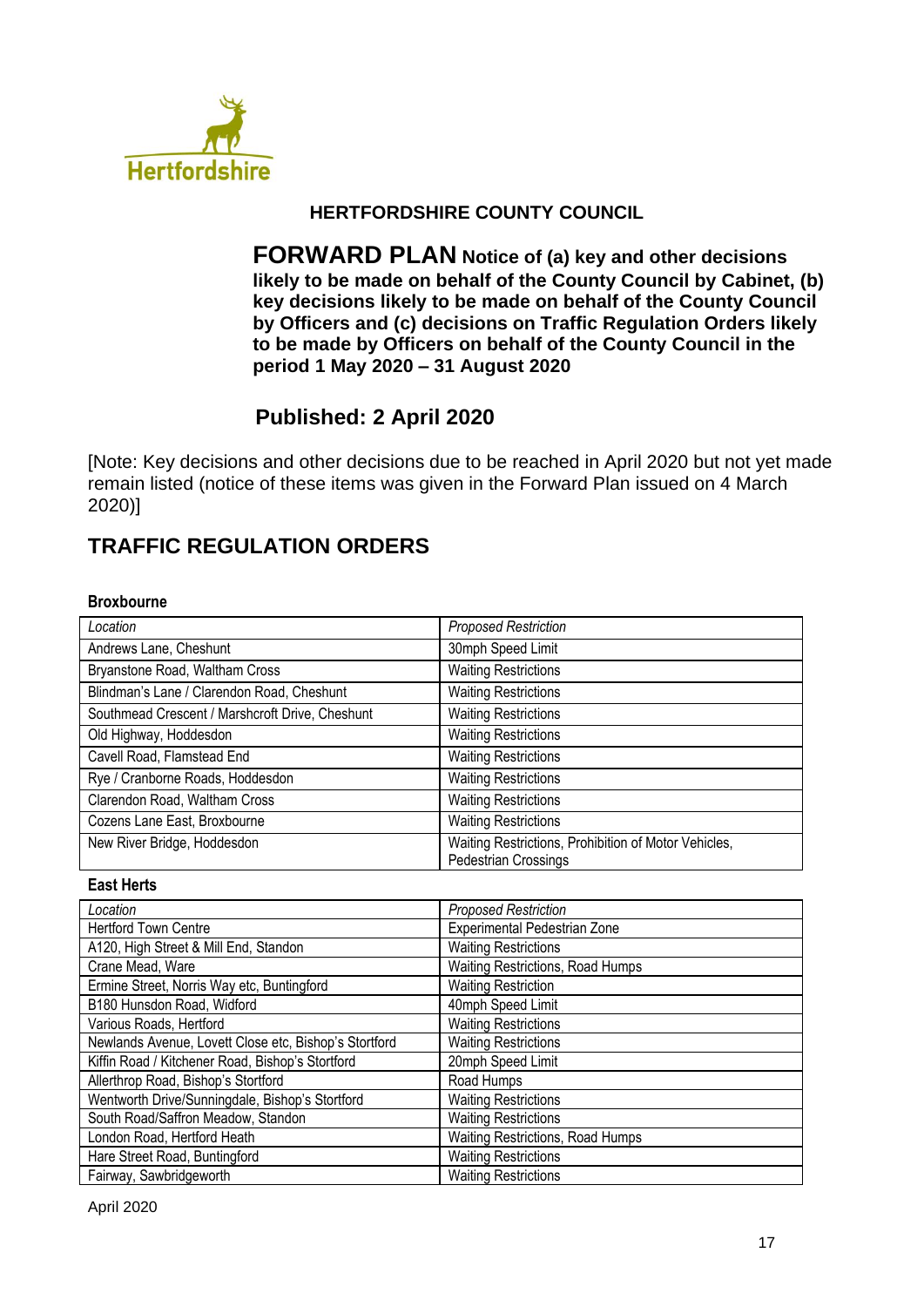| Cambridge Road, Sawbridgeworth                    | <b>Waiting Restrictions</b>                                  |
|---------------------------------------------------|--------------------------------------------------------------|
| Anchor Street & Unnamed Roads, Bishop's Stortford | Waiting Restrictions, Prohibition of Driving, Prohibition of |
|                                                   | Turns, Goods Vehicle Loading Bay, Pedestrian Crossing,       |
|                                                   | Road Humps, 20mph Speed Limit                                |
| Marsh Lane, Ware                                  | <b>Waiting Restrictions, Parking Places</b>                  |
| A602 Watton-at-Stone Bypass                       | 50mph Speed Limit                                            |
| High Street, Standon                              | <b>Parking Places</b>                                        |
| Aston End Road, Aston                             | <b>Waiting Restrictions</b>                                  |

#### **Dacorum**

| Location                                             | <b>Proposed Restriction</b>                         |
|------------------------------------------------------|-----------------------------------------------------|
| Bridgewater Road, Berkhamsted                        | <b>Waiting Restrictions</b>                         |
| Various Roads, Berkhamsted (2)                       | <b>Waiting Restrictions</b>                         |
| Various Roads, Hemel Hempstead                       | <b>Experimental Waiting Restrictions</b>            |
| A4147 Maylands Avenue, Hemel Hempstead               | <b>Revocation Waiting Restrictions</b>              |
| A4251 London Road / Magenta Court, Hemel Hempstead   | <b>Waiting Restrictions</b>                         |
| Buncefield Lane / Wood Lane End etc, Hemel Hempstead | <b>Width Restriction</b>                            |
| Boxted Road etc, Hemel Hempstead                     | Waiting Restrictions, One Way, 20mph, road humps    |
| Lower Kings Road, Berkhamsted                        | <b>Waiting Restrictions</b>                         |
| Breakspear Way, Hemel Hempstead                      | Waiting Restrictions, 50mph Speed Limit, Pedestrian |
|                                                      | Crossing                                            |

## **St. Albans**

| Location                      | <b>Proposed Restriction</b> |
|-------------------------------|-----------------------------|
| ∟angley Grove, S<br>Sandridge | <b>Waiting Restriction</b>  |
| Redbourn<br>Harpenden Lane,   | <b>Waiting Restrictions</b> |

## **Welwyn Hatfield**

| Location                            | <b>Proposed Restriction</b>                                |
|-------------------------------------|------------------------------------------------------------|
| Welwyn Garden City Town Centre      | Restricted Zone, Pedestrian Zone, 20mph Speed Limit, Cycle |
|                                     | Lane, One Way Traffic, Parking Places, Road Humps          |
| Fretherne Road, Welwyn Garden City  | <b>Prohibition of Motor Vehicles</b>                       |
| Bridgefields, Welwyn Garden City    | <b>Waiting Restrictions</b>                                |
| Mimram Road, Welwyn                 | <b>Waiting Restrictions</b>                                |
| Chipmunk Chase, Hatfield            | <b>Waiting Restrictions</b>                                |
| Various Roads, Hatfield             | 20mph Speed Limit                                          |
| Various Roads, Hatfield             | 20mph Speed Limit                                          |
| Boundary Lane/Elliott Close, Welwyn | <b>Waiting Restrictions</b>                                |
| High View, Hatfield                 | One Way, 20mph speed limit                                 |

# **North Herts**

| Location                       | <b>Proposed Restriction</b>              |
|--------------------------------|------------------------------------------|
| High Street/Mill Lane, Ashwell | Parking Place                            |
| Various Roads, Hitchin         | <b>Waiting Restrictions</b>              |
| Various Roads, Royston         | <b>Waiting Restrictions</b>              |
| Various Roads, Ashwell         | 20 & 40mph Speed limits                  |
| St Martins Road, Knebworth     | Waiting Restrictions & Revocation        |
| Pixmore Avenue, Letchworth     | <b>Parking Places</b>                    |
| Various Roads, Letchworth      | <b>Experimental Waiting Restrictions</b> |
| A505 Royston Bypass            | 50mph Speed Limit                        |

# **Stevenage**

| ∟ocation                      | <b>Proposed Restriction</b>                                                |
|-------------------------------|----------------------------------------------------------------------------|
| Coreys Mill Depot Access Road | <b>Experimental Waiting Restrictions, Prohibition of Motor</b><br>Vehicles |

# **Hertsmere**

| Location                                   | <b>Proposed Restriction</b>                           |
|--------------------------------------------|-------------------------------------------------------|
| St Albans Road, Swanland Road, South Mymms | Clearway, Abnormal Load Parking Places, Verge Parking |
| Bushey Hall Road, Bushey                   | Waiting Restrictions                                  |